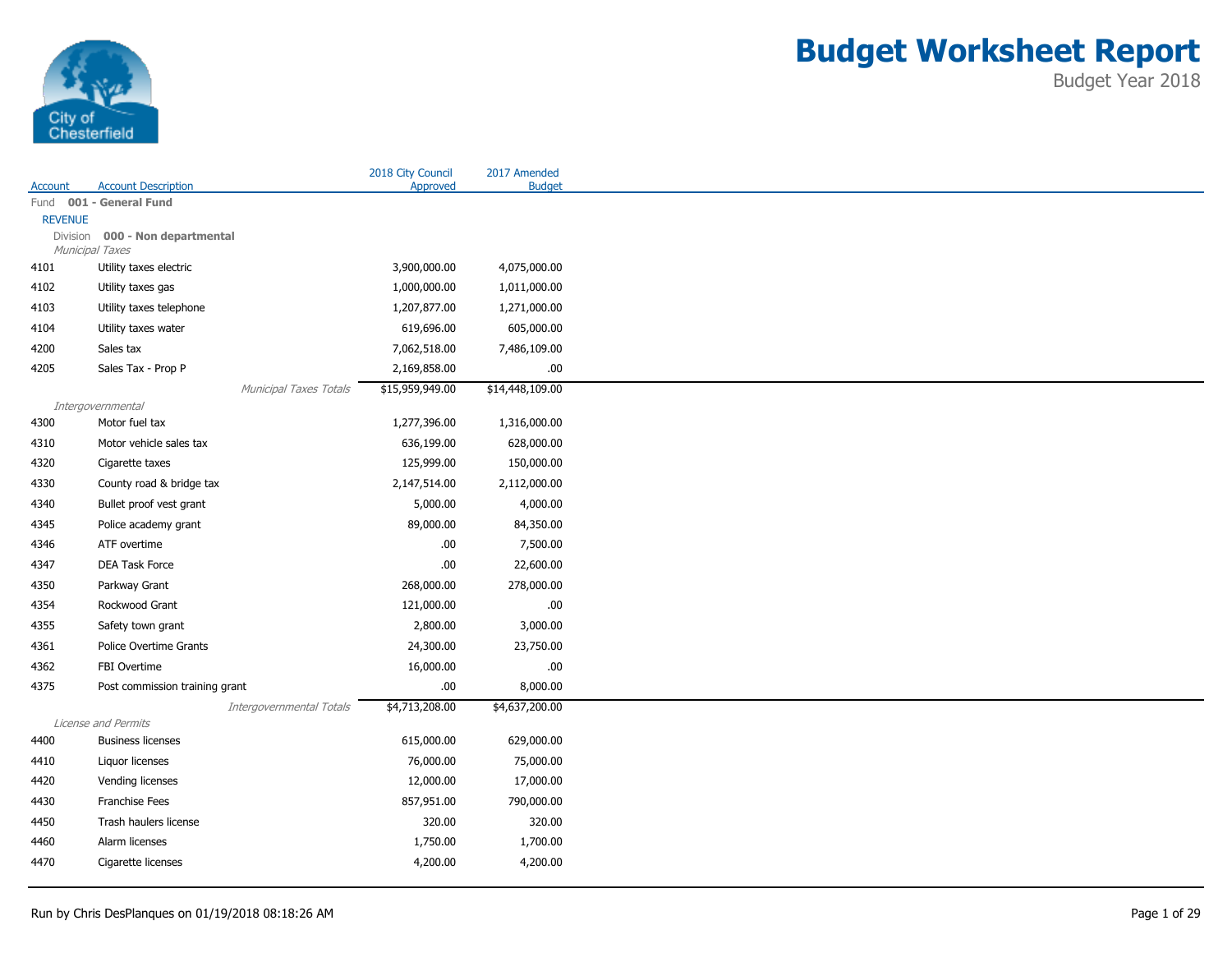

|                |                                                       | 2018 City Council | 2017 Amended    |
|----------------|-------------------------------------------------------|-------------------|-----------------|
| Account        | <b>Account Description</b><br>Fund 001 - General Fund | Approved          | <b>Budget</b>   |
| <b>REVENUE</b> |                                                       |                   |                 |
|                | Division 000 - Non departmental                       |                   |                 |
|                | License and Permits                                   |                   |                 |
| 4480           | Billboard bus. lic. fee                               | 200.00            | 200.00          |
| 4490           | Misc. other licenses/permits                          | 20,500.00         | 21,000.00       |
|                | License and Permits Totals                            | \$1,587,921.00    | \$1,538,420.00  |
|                | Charges for Services                                  |                   |                 |
| 4510           | Engineering inspection fees                           | 36,158.00         | 35,656.00       |
| 4530           | Zoning applications                                   | 13,071.00         | 13,030.00       |
| 4535           | Residential Street Tree Program                       | 16,500.00         | 20,000.00       |
| 4540           | Police report                                         | 8,000.00          | 7,500.00        |
| 4541           | Clarkson Valley Police Services                       | 407,107.00        | 203,553.00      |
| 4545           | Fingerprinting                                        | 345.00            | 590.00          |
| 4550           | False alarms                                          | 23,150.00         | 24,225.00       |
| 4560           | Planning misc. charges                                | 250.00            | 250.00          |
| 4590           | Miscellaneous other charges                           | 12,823.00         | 11,799.00       |
|                | Charges for Services Totals                           | \$517,404.00      | \$316,603.00    |
|                | Court Fines and Fees                                  |                   |                 |
| 4800           | Court fines & fees                                    | 775,000.00        | 900,000.00      |
| 4810           | Court fees - Post Training                            | 8,950.00          | 12,132.00       |
| 4815           | Inmate Security Fee                                   | 8,950.00          | 12,132.00       |
| 4820           | Cvc fees                                              | 1,656.00          | 2,244.00        |
|                | Court Fines and Fees Totals                           | \$794,556.00      | \$926,508.00    |
|                | Investment Income                                     |                   |                 |
| 4901           | Interest on investments                               | 110,000.00        | 75,000.00       |
|                | Investment Income Totals                              | \$110,000.00      | \$75,000.00     |
| Miscellaneous  |                                                       |                   |                 |
| 4918           | Environmental Revenue                                 | 1,750.00          | 2,500.00        |
| 4921           | NID reimbursement                                     | 80,690.00         | 100,796.00      |
| 4940           | Sale of fixed assets                                  | 250,000.00        | 150,000.00      |
| 4950           | Miscellaneous                                         | 30,000.00         | 25,000.00       |
| 4990           | Operating transfers in                                | 1,551,865.00      | 49,678.00       |
|                | Miscellaneous Totals                                  | \$1,914,305.00    | \$327,974.00    |
|                | Division 000 - Non departmental Totals                | \$25,597,343.00   | \$22,269,814.00 |
|                | <b>REVENUE TOTALS</b>                                 | \$25,597,343.00   | \$22,269,814.00 |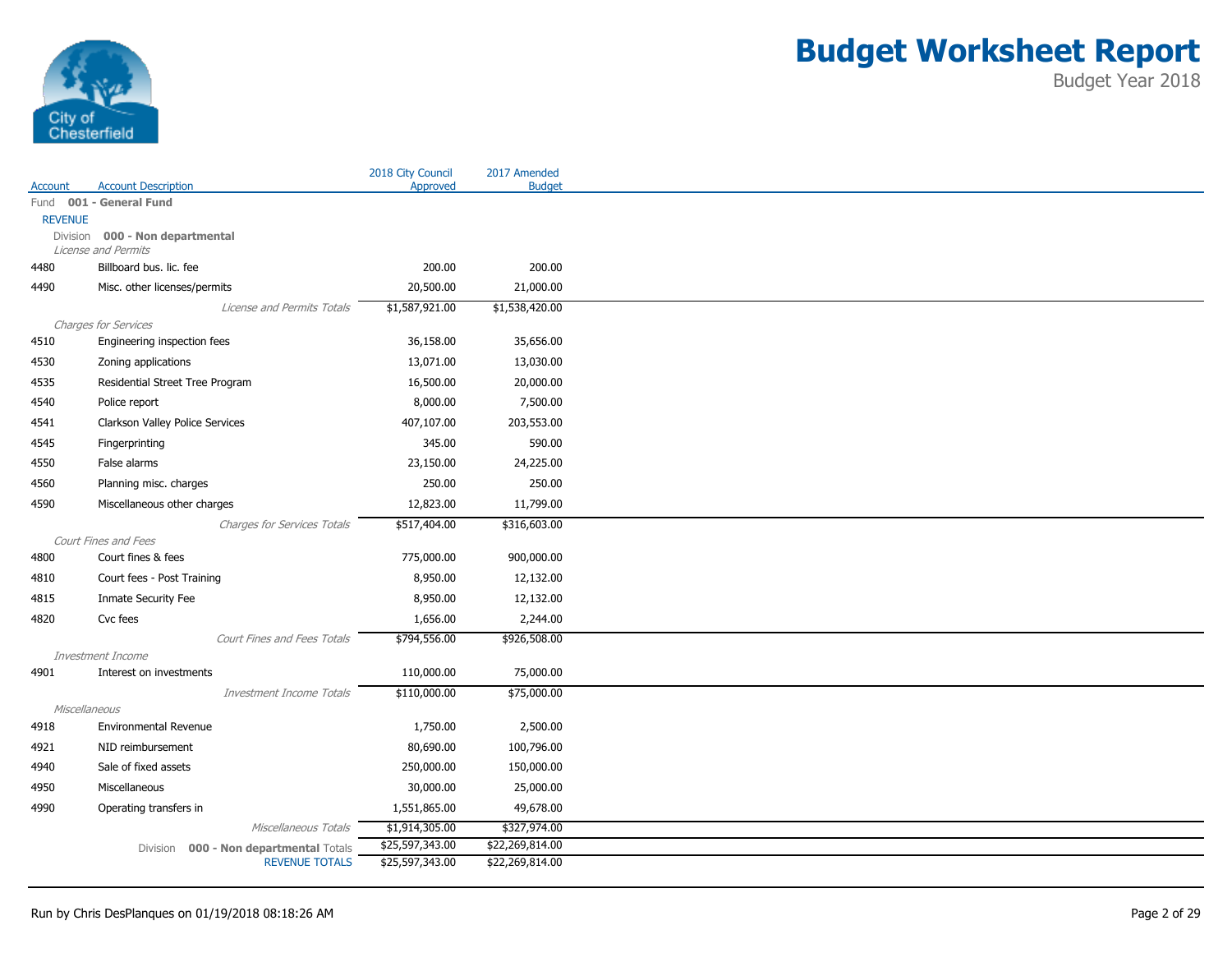

|                |                                         | 2018 City Council | 2017 Amended  |
|----------------|-----------------------------------------|-------------------|---------------|
| Account        | <b>Account Description</b>              | Approved          | <b>Budget</b> |
|                | Fund 001 - General Fund                 |                   |               |
| <b>EXPENSE</b> | Division 011 - Legislative              |                   |               |
|                | Personnel Services                      |                   |               |
|                | <b>Salaries</b>                         |                   |               |
| 5114           | Salaries elected officials              | 60,000.00         | 60,000.00     |
| 5199           | Personnel Expenditure Budgetary Savings | (840.00)          | (840.00)      |
|                | Salaries Totals                         | \$59,160.00       | \$59,160.00   |
|                | <b>Benefits</b>                         |                   |               |
| 5120           | Social security                         | 4,590.00          | 4,590.00      |
| 5122           | Workers compensation                    | 53.00             | 47.00         |
| 5125           | Insurance life                          | 1,500.00          | 1,500.00      |
|                | <b>Benefits Totals</b>                  | \$6,143.00        | \$6,137.00    |
|                | Personnel Services Totals               | \$65,303.00       | \$65,297.00   |
|                | Contractual Services                    |                   |               |
| 5249           | Memberships & subscriptions             | 400.00            | 400.00        |
| 5251           | Miscellaneous contractual               | 1,000.00          | 2,500.00      |
| 5277           | Training & continuing education         | 5,030.00          | 6,350.00      |
|                | <b>Contractual Services Totals</b>      | \$6,430.00        | \$9,250.00    |
|                | Commodities                             |                   |               |
| 5313           | Department supplies                     | 1,952.00          | 2,900.00      |
| 5343           | Uniforms                                | 500.00            | .00           |
|                | Commodities Totals                      | \$2,452.00        | \$2,900.00    |
|                | Division 011 - Legislative Totals       | \$74,185.00       | \$77,447.00   |
|                | Division 031 - Customer Service         |                   |               |
|                | Personnel Services<br><b>Salaries</b>   |                   |               |
| 5111           | Salaries regular/full-time              | 70,961.00         | 72,972.00     |
| 5112           | Salaries parttime/temporary             | 15,600.00         | 15,600.00     |
|                | Personnel Expenditure Budgetary Savings | (6,289.00)        | (6,289.00)    |
| 5199           |                                         |                   |               |
|                | Salaries Totals<br>Benefits             | \$80,272.00       | \$82,283.00   |
| 5120           | Social security                         | 6,622.00          | 6,775.00      |
| 5122           | Workers compensation                    | 131.00            | 75.00         |
| 5124           | Insurance health                        | 11,304.00         | 4,035.00      |
|                |                                         |                   |               |
| 5125           | Insurance life                          | 219.00            | 150.00        |
| 5126           | Insurance-dental                        | 820.00            | 340.00        |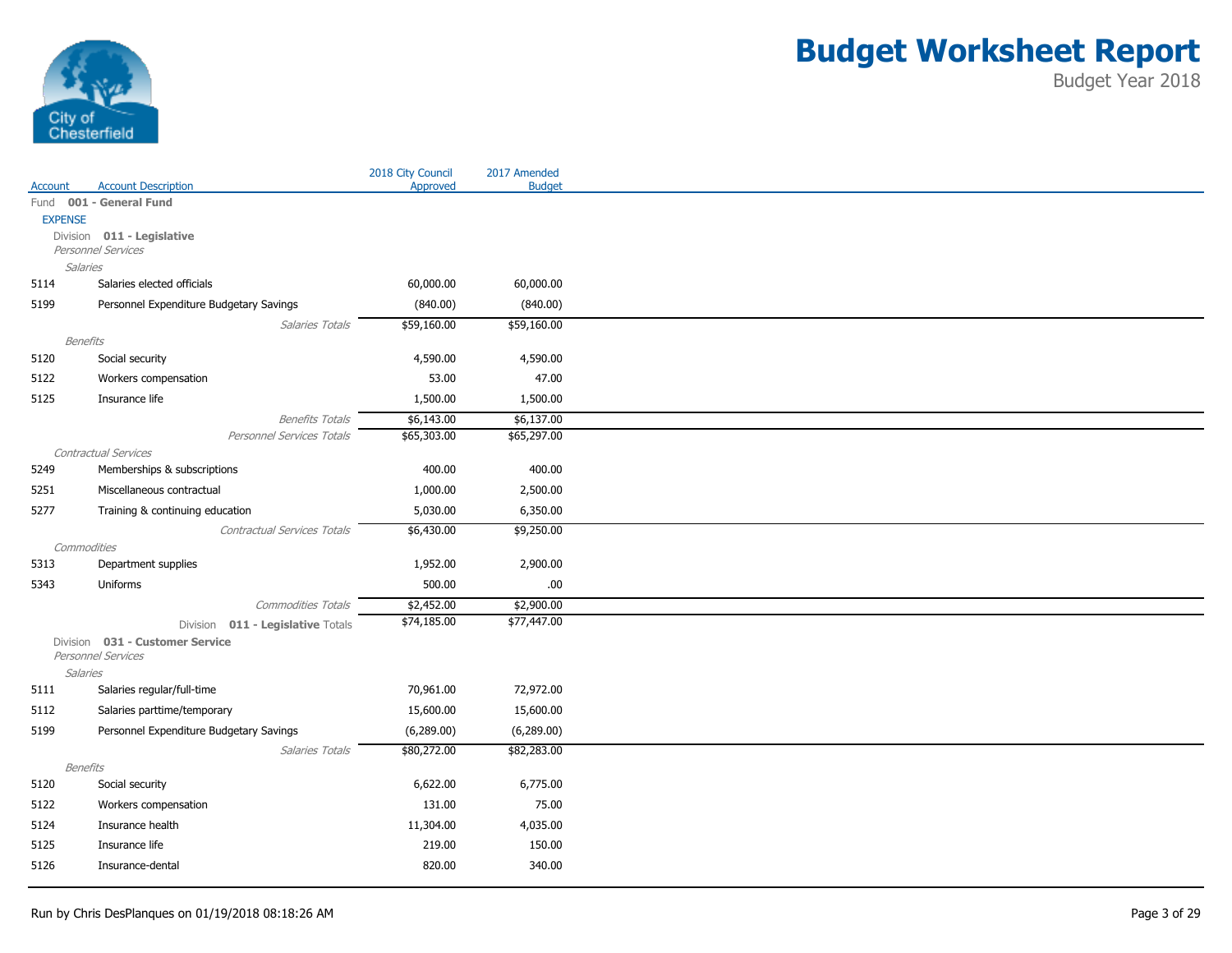

|                |                                                       | 2018 City Council | 2017 Amended  |
|----------------|-------------------------------------------------------|-------------------|---------------|
| Account        | <b>Account Description</b>                            | Approved          | <b>Budget</b> |
|                | Fund 001 - General Fund                               |                   |               |
| <b>EXPENSE</b> |                                                       |                   |               |
|                | Division 031 - Customer Service<br>Personnel Services |                   |               |
|                | <b>Benefits</b>                                       |                   |               |
| 5127           | Insurance disability                                  | 239.00            | 172.00        |
| 5130           | Retirement program                                    | 5,677.00          | 7,086.00      |
|                | <b>Benefits Totals</b>                                | \$25,012.00       | \$18,633.00   |
|                | Personnel Services Totals                             | \$105,284.00      | \$100,916.00  |
|                | Contractual Services                                  |                   |               |
| 5249           | Memberships & subscriptions                           | 100.00            | 100.00        |
|                | Contractual Services Totals                           | \$100.00          | \$100.00      |
|                | Commodities                                           |                   |               |
| 5313           | Department supplies                                   | 100.00            | 100.00        |
| 5343           | Uniforms                                              | 200.00            | 200.00        |
|                | Commodities Totals                                    | \$300.00          | \$300.00      |
|                | 031 - Customer Service Totals<br>Division             | \$105,684.00      | \$101,316.00  |
|                | Division 034 - Finance                                |                   |               |
|                | Personnel Services                                    |                   |               |
| Salaries       |                                                       |                   |               |
| 5111           | Salaries regular/full-time                            | 412,084.00        | 360,435.00    |
| 5112           | Salaries parttime/temporary                           | 10,000.00         | 10,000.00     |
| 5199           | Personnel Expenditure Budgetary Savings               | (14, 818.00)      | (14, 818.00)  |
|                | Salaries Totals                                       | \$407,266.00      | \$355,617.00  |
|                | Benefits                                              |                   |               |
| 5120           | Social security                                       | 32,609.00         | 28,338.00     |
| 5122           | Workers compensation                                  | 318.00            | 275.00        |
| 5124           | Insurance health                                      | 40,986.00         | 42,297.00     |
| 5125           | Insurance life                                        | 1,114.00          | 1,052.00      |
|                |                                                       |                   |               |
| 5126           | Insurance-dental                                      | 2,377.00          | 2,206.00      |
| 5127           | Insurance disability                                  | 981.00            | 931.00        |
| 5130           | Retirement program                                    | 32,966.00         | 29,635.00     |
|                | <b>Benefits Totals</b>                                | \$111,351.00      | \$104,734.00  |
|                | Personnel Services Totals                             | \$518,617.00      | \$460,351.00  |
|                | Contractual Services                                  |                   |               |
| 5210           | Advertising                                           | 225.00            | 225.00        |
| 5211           | Audit services                                        | 25,000.00         | 25,000.00     |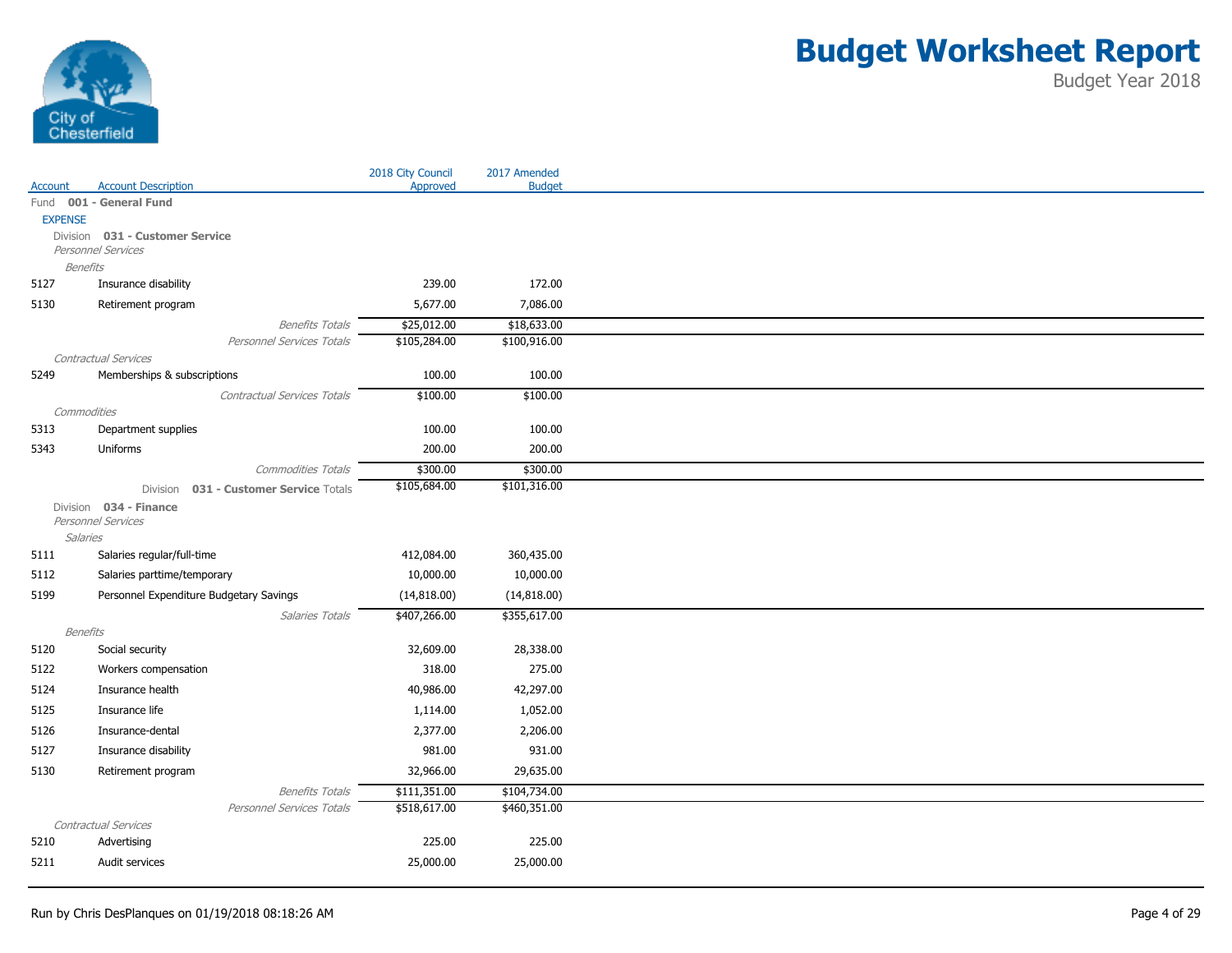

|                 |                                                       | 2018 City Council | 2017 Amended  |
|-----------------|-------------------------------------------------------|-------------------|---------------|
| Account         | <b>Account Description</b><br>Fund 001 - General Fund | Approved          | <b>Budget</b> |
| <b>EXPENSE</b>  |                                                       |                   |               |
|                 | Division 034 - Finance                                |                   |               |
|                 | Contractual Services                                  |                   |               |
| 5249            | Memberships & subscriptions                           | 2,410.00          | 2,540.00      |
| 5251            | Miscellaneous contractual                             | 880.00            | 760.00        |
| 5260            | Printing & binding                                    | 3,350.00          | 3,250.00      |
| 5261            | Professional services                                 | 950.00            | 950.00        |
| 5277            | Training & continuing education                       | 4,160.00          | 3,760.00      |
|                 | <b>Contractual Services Totals</b>                    | \$36,975.00       | \$36,485.00   |
| Commodities     |                                                       |                   |               |
| 5313            | Department supplies                                   | 1,000.00          | 1,000.00      |
| 5343            | Uniforms                                              | 300.00            | 300.00        |
|                 | <b>Commodities Totals</b>                             | \$1,300.00        | \$1,300.00    |
|                 | 034 - Finance Totals<br>Division                      | \$556,892.00      | \$498,136.00  |
|                 | Division 036 - Central Services<br>Personnel Services |                   |               |
| Salaries        |                                                       |                   |               |
| 5199            | Personnel Expenditure Budgetary Savings               | (14,783.00)       | (14,783.00)   |
|                 | Salaries Totals                                       | (\$14,783.00)     | (\$14,783.00) |
| <b>Benefits</b> |                                                       |                   |               |
| 5131            | Health reimbursement                                  | 100,000.00        | 100,000.00    |
|                 | <b>Benefits Totals</b>                                | \$100,000.00      | \$100,000.00  |
|                 | Personnel Services Totals                             | \$85,217.00       | \$85,217.00   |
|                 | Contractual Services                                  |                   |               |
| 5210            | Advertising                                           | 20,800.00         | 26,500.00     |
| 5212            | Boards & commissions program                          | 1,800.00          | 13,300.00     |
| 5222            | <b>Education Reimb/Training</b>                       | 15,000.00         | 20,000.00     |
| 5224            | Employee recruitment                                  | 10,000.00         | 10,000.00     |
| 5225            | Employee relations                                    | 10,950.00         | 11,650.00     |
| 5240            | Insurance                                             | 373,000.00        | 470,000.00    |
| 5247            | Maintenance & repair-equipment                        | 1,000.00          | 1,000.00      |
| 5249            | Memberships & subscriptions                           | 13,835.00         | 14,985.00     |
| 5251            | Miscellaneous contractual                             | 118,700.00        | 292,442.00    |
| 5252            | Postage                                               | 25,500.00         | 27,500.00     |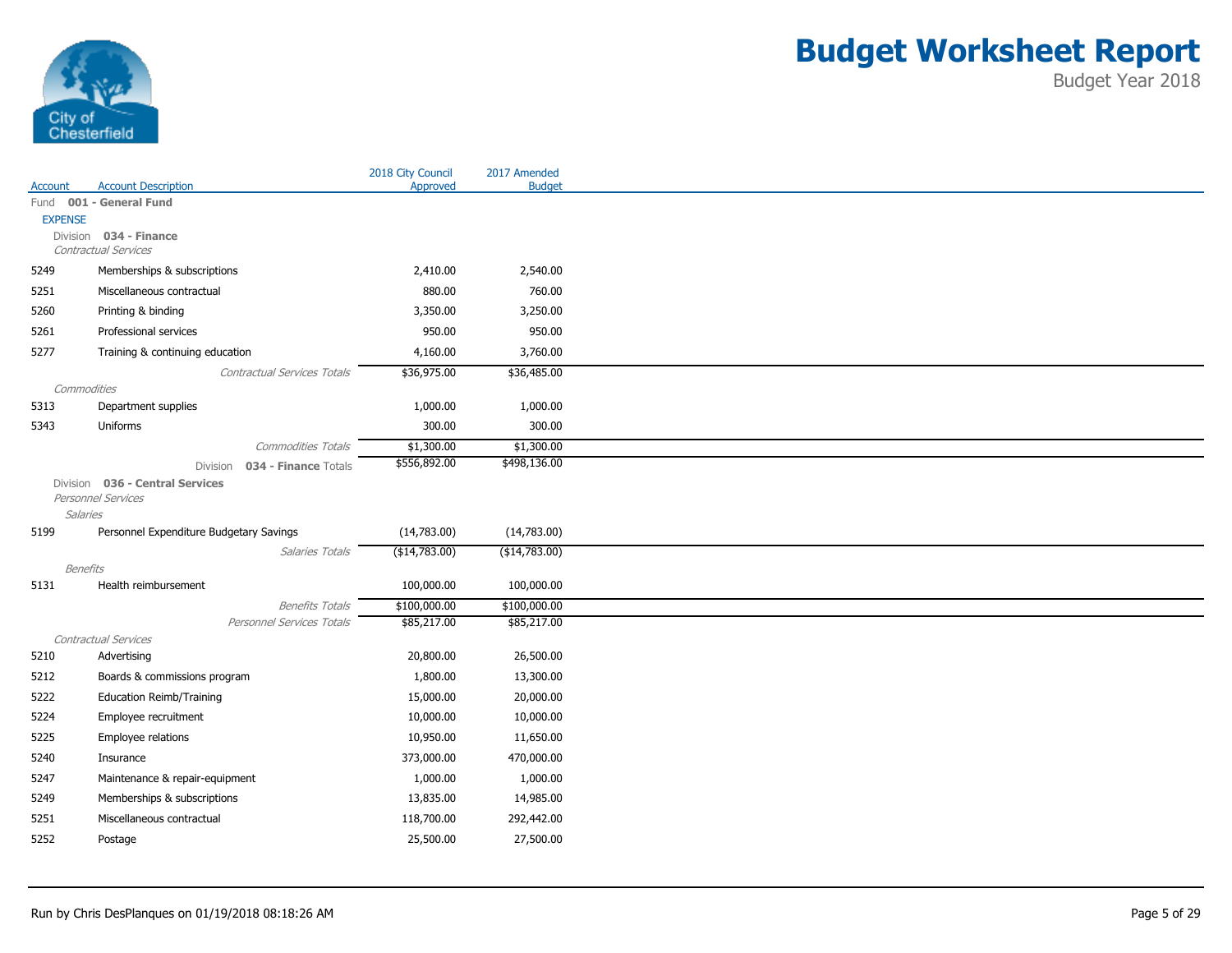

|                 |                                                             | 2018 City Council                | 2017 Amended                     |
|-----------------|-------------------------------------------------------------|----------------------------------|----------------------------------|
| Account         | <b>Account Description</b>                                  | Approved                         | <b>Budget</b>                    |
| <b>EXPENSE</b>  | Fund 001 - General Fund                                     |                                  |                                  |
|                 | Division 036 - Central Services                             |                                  |                                  |
|                 | Contractual Services                                        |                                  |                                  |
| 5260            | Printing & binding                                          | 2,520.00                         | 1,800.00                         |
| 5261            | Professional services                                       | 32,800.00                        | 63,800.00                        |
| 5262            | Public relations                                            | 46,000.00                        | 42,000.00                        |
| 5264            | Legal services                                              | 303,500.00                       | 390,015.00                       |
| 5268            | Rental equipment                                            | 26,100.00                        | 36,022.00                        |
| 5276            | Telephone                                                   | 58,600.00                        | 83,800.00                        |
| 5277            | Training & continuing education                             | 6,700.00                         | .00                              |
| 5289            | Wellness program                                            | 1,800.00                         | 5,850.00                         |
|                 | Contractual Services Totals                                 | \$1,068,605.00                   | \$1,510,664.00                   |
| Commodities     |                                                             |                                  |                                  |
| 5325            | Miscellaneous supplies                                      | 13,000.00                        | 13,000.00                        |
| 5330            | Office supplies                                             | 14,500.00                        | 15,000.00                        |
|                 | <b>Commodities Totals</b>                                   | \$27,500.00                      | \$28,000.00                      |
|                 | Other finance use and source                                |                                  |                                  |
|                 | <b>Operating Transfers Out</b>                              |                                  |                                  |
| 5990            | Operating transfers out                                     | 3,101,700.00                     | 4,396,963.00                     |
|                 | <b>Operating Transfers Out Totals</b>                       | \$3,101,700.00                   | \$4,396,963.00                   |
|                 | Other finance use and source Totals                         | \$3,101,700.00<br>\$4,283,022.00 | \$4,396,963.00<br>\$6,020,844.00 |
|                 | Division 036 - Central Services Totals                      |                                  |                                  |
|                 | Division 037 - Information Technology<br>Personnel Services |                                  |                                  |
| Salaries        |                                                             |                                  |                                  |
| 5111            | Salaries regular/full-time                                  | 453,755.00                       | 438,319.00                       |
| 5199            | Personnel Expenditure Budgetary Savings                     | (10, 411.00)                     | (10, 411.00)                     |
|                 | Salaries Totals                                             | \$443,344.00                     | \$427,908.00                     |
| <b>Benefits</b> |                                                             |                                  |                                  |
| 5120            | Social security                                             | 34,713.00                        | 33,608.00                        |
| 5122            | Workers compensation                                        | 137.00                           | 940.00                           |
| 5124            | Insurance health                                            | 33,991.00                        | 36,268.00                        |
| 5125            | Insurance life                                              | 1,252.00                         | 996.00                           |
| 5126            | Insurance-dental                                            | 1,840.00                         | 1,866.00                         |
| 5127            | Insurance disability                                        | 1,198.00                         | 1,126.00                         |
| 5130            | Retirement program                                          | 36,300.00                        | 35,145.00                        |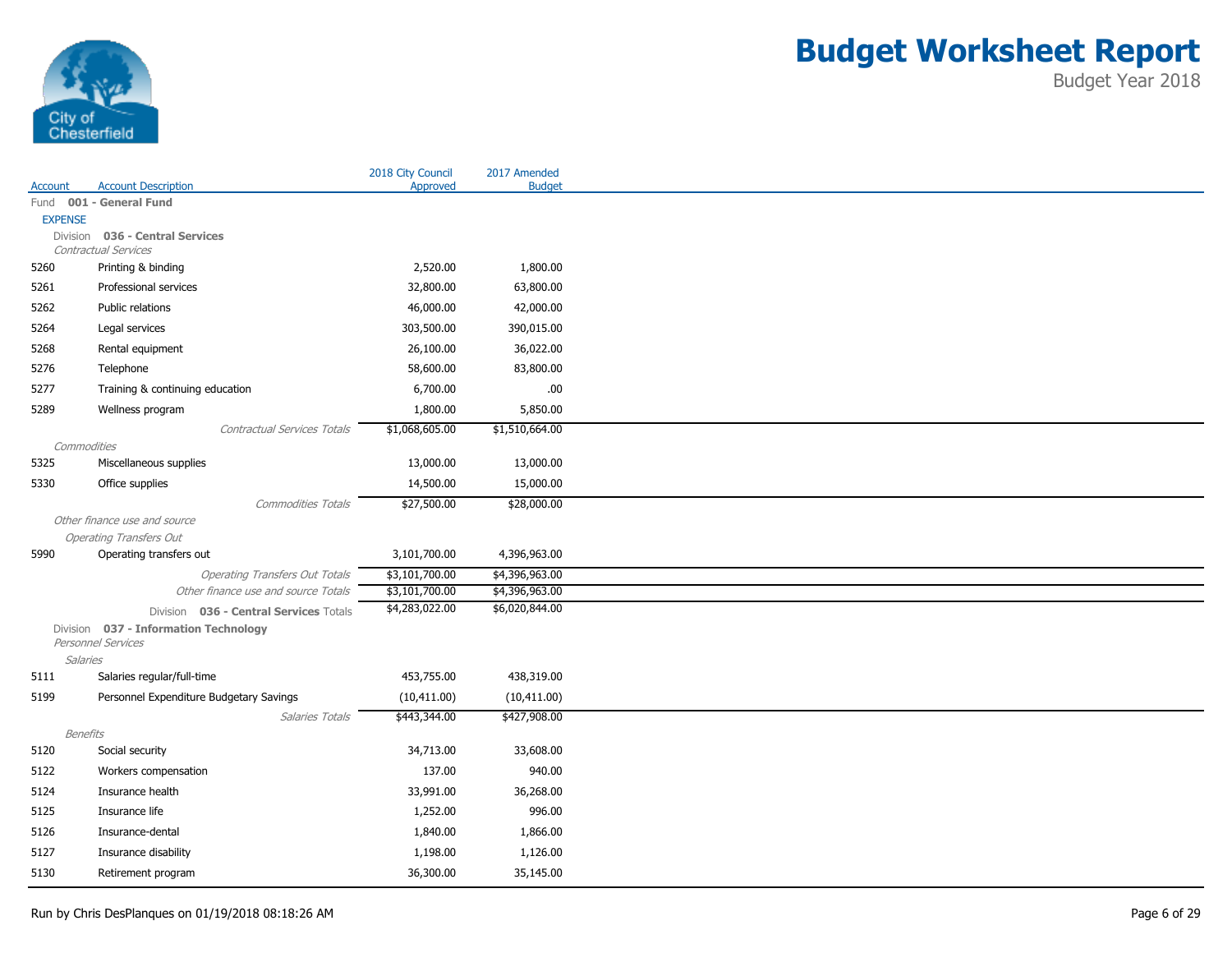

|                 |                                              | 2018 City Council | 2017 Amended  |
|-----------------|----------------------------------------------|-------------------|---------------|
| Account         | <b>Account Description</b>                   | Approved          | <b>Budget</b> |
| <b>EXPENSE</b>  | Fund 001 - General Fund                      |                   |               |
|                 | Division 037 - Information Technology        |                   |               |
|                 | <b>Personnel Services</b>                    |                   |               |
| <b>Benefits</b> |                                              |                   |               |
|                 | <b>Benefits Totals</b>                       | \$109,431.00      | \$109,949.00  |
|                 | Personnel Services Totals                    | \$552,775.00      | \$537,857.00  |
|                 | Contractual Services                         |                   |               |
| 5221            | Data processing                              | 97,900.00         | 117,750.00    |
| 5247            | Maintenance & repair-equipment               | 20,000.00         | 19,950.00     |
| 5249            | Memberships & subscriptions                  | 500.00            | 650.00        |
| 5251            | Miscellaneous contractual                    | 63,200.00         | 175,060.00    |
| 5260            | Printing & binding                           | 1,000.00          | 850.00        |
| 5261            | Professional services                        | 5,000.00          | 5,750.00      |
| 5277            | Training & continuing education              | 10,000.00         | 10,500.00     |
|                 | Contractual Services Totals                  | \$197,600.00      | \$330,510.00  |
| Commodities     |                                              |                   |               |
| 5313            | Department supplies                          | 7,000.00          | 4,200.00      |
| 5342            | Tools                                        | 5,400.00          | 10,100.00     |
| 5343            | Uniforms                                     | 500.00            | 100.00        |
| 5350            | Computer equip under \$5,000                 | 14,400.00         | 20,000.00     |
|                 | <b>Commodities Totals</b>                    | \$27,300.00       | \$34,400.00   |
|                 | Capital Outlay                               |                   |               |
| 5410            | Computer equipment                           | 37,000.00         | 33,000.00     |
|                 | Capital Outlay Totals                        | \$37,000.00       | \$33,000.00   |
|                 | Division 037 - Information Technology Totals | \$814,675.00      | \$935,767.00  |
|                 | Division 038 - Municipal Court               |                   |               |
| <b>Salaries</b> | Personnel Services                           |                   |               |
| 5111            | Salaries regular/full-time                   | 150,230.00        | 147,812.00    |
| 5113            | Salaries overtime                            | 6,000.00          | 6,000.00      |
| 5199            | Personnel Expenditure Budgetary Savings      | (6,229.00)        | (6,229.00)    |
|                 |                                              |                   |               |
|                 | Salaries Totals                              | \$150,001.00      | \$147,583.00  |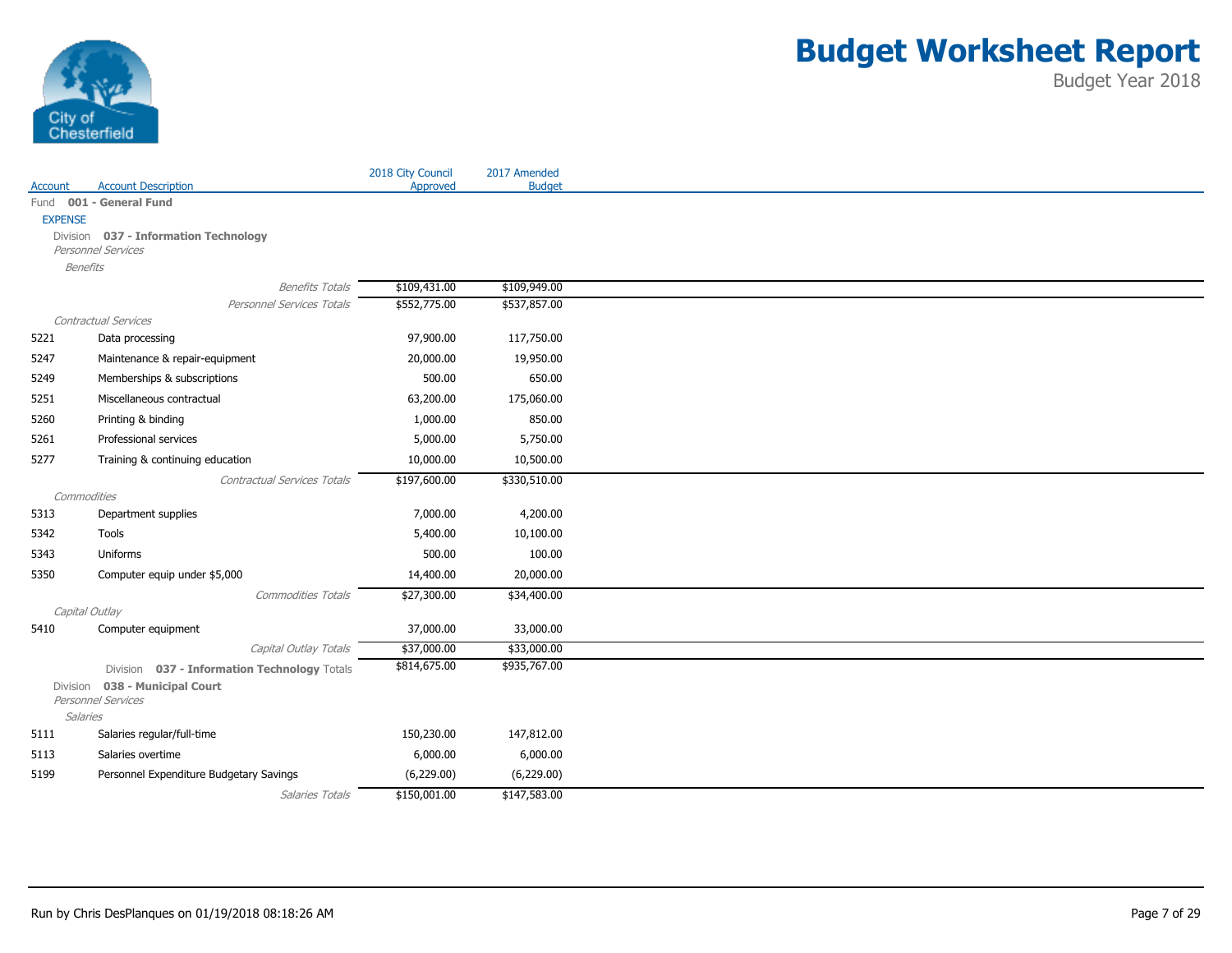

|                  |                                          | 2018 City Council | 2017 Amended   |
|------------------|------------------------------------------|-------------------|----------------|
| <b>Account</b>   | <b>Account Description</b>               | Approved          | <b>Budget</b>  |
|                  | Fund 001 - General Fund                  |                   |                |
| <b>EXPENSE</b>   | Division 038 - Municipal Court           |                   |                |
|                  | Personnel Services                       |                   |                |
|                  | <b>Benefits</b>                          |                   |                |
| 5120             | Social security                          | 11,952.00         | 11,767.00      |
| 5122             | Workers compensation                     | 107.00            | 90.00          |
| 5124             | Insurance health                         | 24,674.00         | 24,163.00      |
| 5125             | Insurance life                           | 349.00            | 338.00         |
| 5126             | Insurance-dental                         | 1,425.00          | 1,425.00       |
| 5127             | Insurance disability                     | 392.00            | 381.00         |
| 5130             | Retirement program                       | 12,498.00         | 12,305.00      |
|                  | <b>Benefits Totals</b>                   | \$51,397.00       | \$50,469.00    |
|                  | Personnel Services Totals                | \$201,398.00      | \$198,052.00   |
|                  | Contractual Services                     |                   |                |
| 5221             | Data processing                          | 5,210.00          | 23,000.00      |
| 5249             | Memberships & subscriptions              | 300.00            | 345.00         |
| 5251             | Miscellaneous contractual                | 6,145.00          | 6,600.00       |
| 5260             | Printing & binding                       | 5,000.00          | 4,500.00       |
| 5261             | Professional services                    | 48,556.00         | 43,406.00      |
| 5277             | Training & continuing education          | 3,840.00          | 3,000.00       |
|                  | Contractual Services Totals              | \$69,051.00       | \$80,851.00    |
|                  | Commodities                              |                   |                |
| 5313             | Department supplies                      | 3,500.00          | 2,000.00       |
|                  | <b>Commodities Totals</b>                | \$3,500.00        | \$2,000.00     |
|                  | 038 - Municipal Court Totals<br>Division | \$273,949.00      | \$280,903.00   |
|                  | Division 041 - Police                    |                   |                |
|                  | Personnel Services                       |                   |                |
| Salaries<br>5111 | Salaries regular/full-time               | 7,329,956.00      | 6,763,719.00   |
|                  |                                          |                   |                |
| 5113             | Salaries overtime                        | 118,889.00        | 113,500.00     |
| 5115             | Police holiday pay                       | 172,834.00        | 160,000.00     |
| 5199             | Personnel Expenditure Budgetary Savings  | (141, 655.00)     | (141, 655.00)  |
|                  | Salaries Totals                          | \$7,480,024.00    | \$6,895,564.00 |
| 5120             | Benefits                                 |                   |                |
|                  | Social security                          | 583,058.00        | 538,411.00     |
| 5122             | Workers compensation                     | 169,459.00        | 165,055.00     |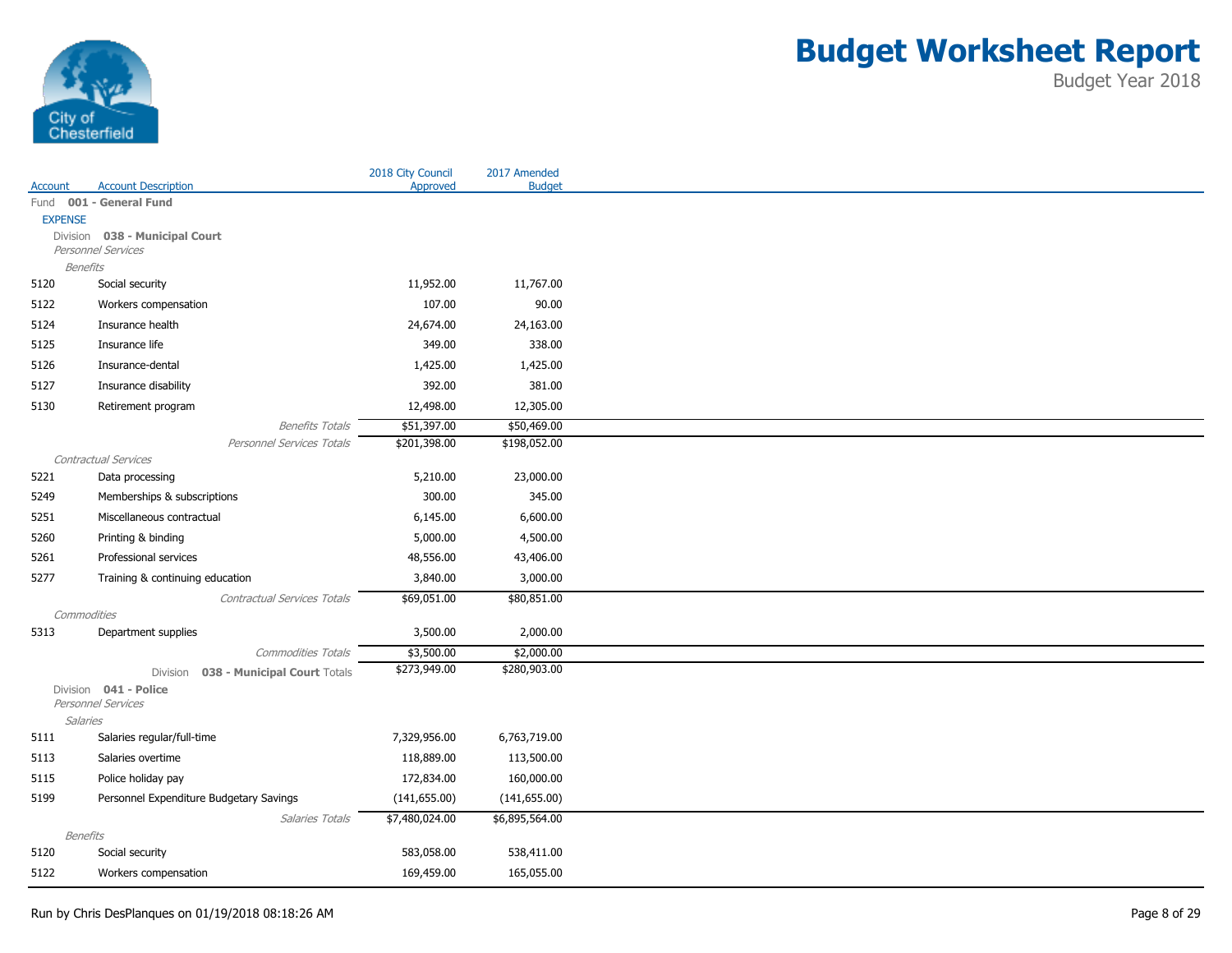

|                 |                                    | 2018 City Council | 2017 Amended   |
|-----------------|------------------------------------|-------------------|----------------|
| Account         | <b>Account Description</b>         | Approved          | <b>Budget</b>  |
| <b>EXPENSE</b>  | Fund 001 - General Fund            |                   |                |
|                 | Division 041 - Police              |                   |                |
|                 | Personnel Services                 |                   |                |
| <b>Benefits</b> |                                    |                   |                |
| 5124            | Insurance health                   | 828,575.00        | 775,745.00     |
| 5125            | Insurance life                     | 16,380.00         | 15,775.00      |
| 5126            | Insurance-dental                   | 57,617.00         | 55,982.00      |
| 5127            | Insurance disability               | 19,087.00         | 17,521.00      |
| 5130            | Retirement program                 | 608,677.00        | 552,129.00     |
|                 | <b>Benefits Totals</b>             | \$2,282,853.00    | \$2,120,618.00 |
|                 | Personnel Services Totals          | \$9,762,877.00    | \$9,016,182.00 |
|                 | Contractual Services               |                   |                |
| 5221            | Data processing                    | 37,070.00         | 3,420.00       |
| 5244            | Investigative expenses             | 3,420.00          | 3,420.00       |
| 5246            | Maintenance & repair-building      | 2,000.00          | 2,000.00       |
| 5247            | Maintenance & repair-equipment     | 74,955.00         | 9,755.00       |
| 5248            | Maintenance & repair vehicles      | 500.00            | 500.00         |
| 5249            | Memberships & subscriptions        | 3,085.00          | 3,025.00       |
| 5250            | CAPY - Chest. Alliance Prot. Yth   | 3,000.00          | 3,000.00       |
| 5251            | Miscellaneous contractual          | 524,951.00        | 298,101.00     |
| 5260            | Printing & binding                 | 1,800.00          | 1,800.00       |
| 5261            | Professional services              | 12,700.00         | 12,700.00      |
| 5268            | Rental equipment                   | 1,400.00          | 8,900.00       |
| 5273            | <b>Inmate Security Expense</b>     | 19,028.00         | 12,600.00      |
| 5277            | Training & continuing education    | 45,557.00         | 40,992.00      |
|                 | <b>Contractual Services Totals</b> | \$729,466.00      | \$400,213.00   |
|                 | Commodities                        |                   |                |
| 5312            | Crime prevention supplies          | 8,500.00          | 8,500.00       |
| 5313            | Department supplies                | 289,977.00        | 103,984.00     |
| 5315            | Safety town supplies               | 5,745.00          | 5,685.00       |
| 5321            | Investigative supplies             | 2,000.00          | 2,000.00       |
| 5325            | Miscellaneous supplies             | 1,500.00          | 1,500.00       |
| 5343            | Uniforms                           | 69,200.00         | 64,200.00      |
| 5350            | Computer equip under \$5,000       | 10,800.00         | .00            |
|                 |                                    |                   |                |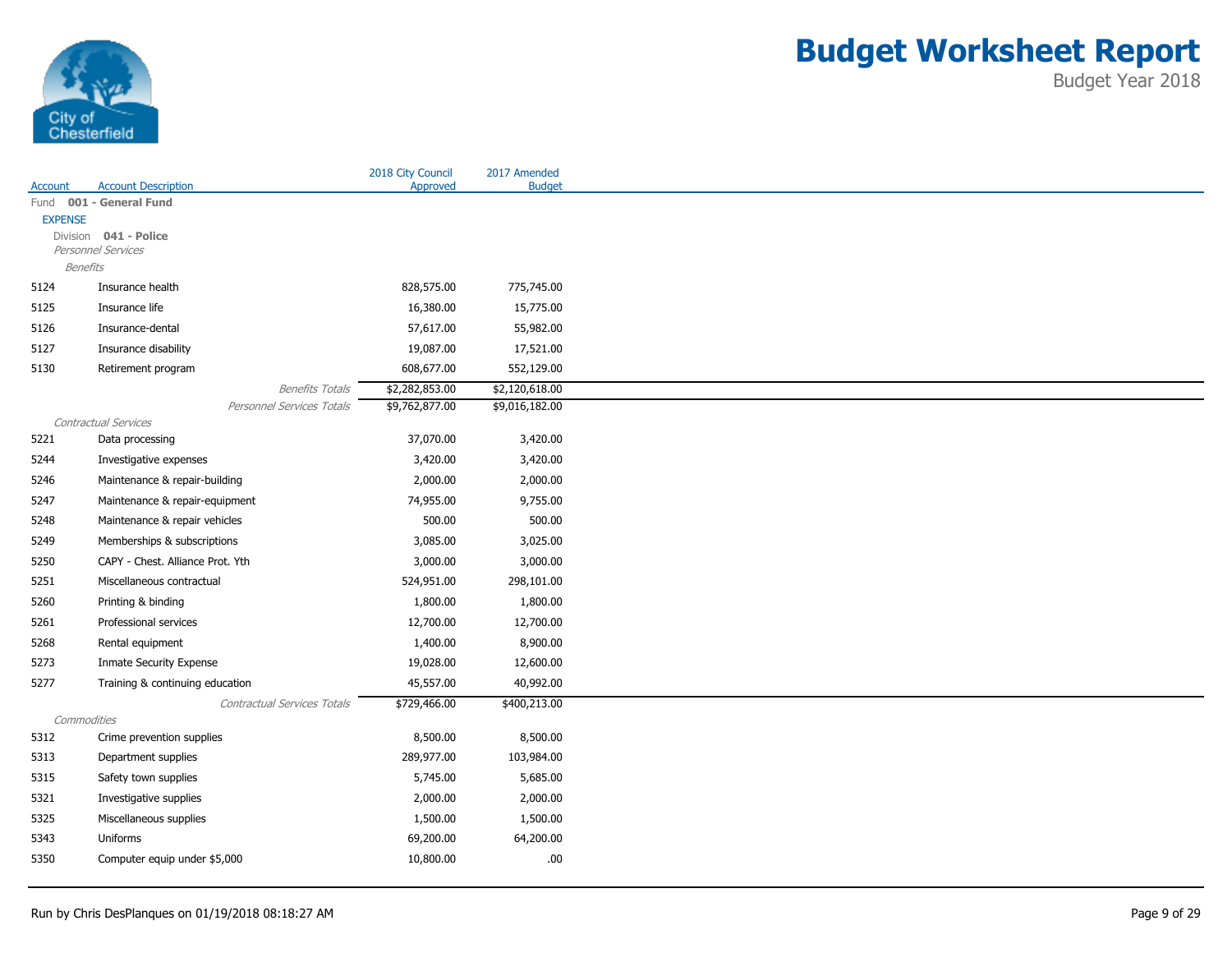

|                 |                                         |                                                     | 2018 City Council | 2017 Amended   |
|-----------------|-----------------------------------------|-----------------------------------------------------|-------------------|----------------|
| Account         | <b>Account Description</b>              |                                                     | Approved          | <b>Budget</b>  |
|                 | Fund 001 - General Fund                 |                                                     |                   |                |
| <b>EXPENSE</b>  | Division 041 - Police                   |                                                     |                   |                |
| Commodities     |                                         |                                                     |                   |                |
|                 |                                         | <b>Commodities Totals</b>                           | \$387,722.00      | \$185,869.00   |
| Capital Outlay  |                                         |                                                     |                   |                |
| 5440            | Machinery & equipment                   |                                                     | 6,300.00          | 6,300.00       |
| 5460            | Automobiles & trucks                    |                                                     | 299,224.00        | 299,224.00     |
|                 |                                         | Capital Outlay Totals                               | \$305,524.00      | \$305,524.00   |
|                 |                                         | Division 041 - Police Totals                        | \$11,185,589.00   | \$9,907,788.00 |
|                 | Division 051 - City Administrator       |                                                     |                   |                |
| Salaries        | Personnel Services                      |                                                     |                   |                |
| 5111            | Salaries regular/full-time              |                                                     | 432,971.00        | 430,020.00     |
| 5199            | Personnel Expenditure Budgetary Savings |                                                     | (8,632.00)        | (8,632.00)     |
|                 |                                         |                                                     |                   |                |
| <b>Benefits</b> |                                         | Salaries Totals                                     | \$424,339.00      | \$421,388.00   |
| 5120            | Social security                         |                                                     | 35,417.00         | 35,192.00      |
| 5122            | Workers compensation                    |                                                     | 275.00            | 273.00         |
| 5124            | Insurance health                        |                                                     | 39,081.00         | 34,227.00      |
| 5125            | Insurance life                          |                                                     | 1,790.00          | 1,519.00       |
| 5126            | Insurance-dental                        |                                                     | 2,502.00          | 2,502.00       |
| 5127            | Insurance disability                    |                                                     | 1,181.00          | 1,132.00       |
|                 |                                         |                                                     |                   |                |
| 5130            | Retirement program                      |                                                     | 37,038.00         | 36,802.00      |
|                 |                                         | <b>Benefits Totals</b><br>Personnel Services Totals | \$117,284.00      | \$111,647.00   |
|                 | Contractual Services                    |                                                     | \$541,623.00      | \$533,035.00   |
| 5210            | Advertising                             |                                                     | 6,000.00          | 6,000.00       |
| 5220            | Economic development                    |                                                     | 4,500.00          | 5,000.00       |
| 5223            | Election expense                        |                                                     | 25,000.00         | 25,000.00      |
| 5227            | <b>Environmental Expenditures</b>       |                                                     | 7,000.00          | 10,000.00      |
| 5249            | Memberships & subscriptions             |                                                     | 5,080.00          | 4,655.00       |
|                 |                                         |                                                     |                   |                |
| 5251            | Miscellaneous contractual               |                                                     | 3,300.00          | 7,867.00       |
| 5260            | Printing & binding                      |                                                     | 2,000.00          | 2,000.00       |
| 5277            | Training & continuing education         |                                                     | 13,920.00         | 19,989.00      |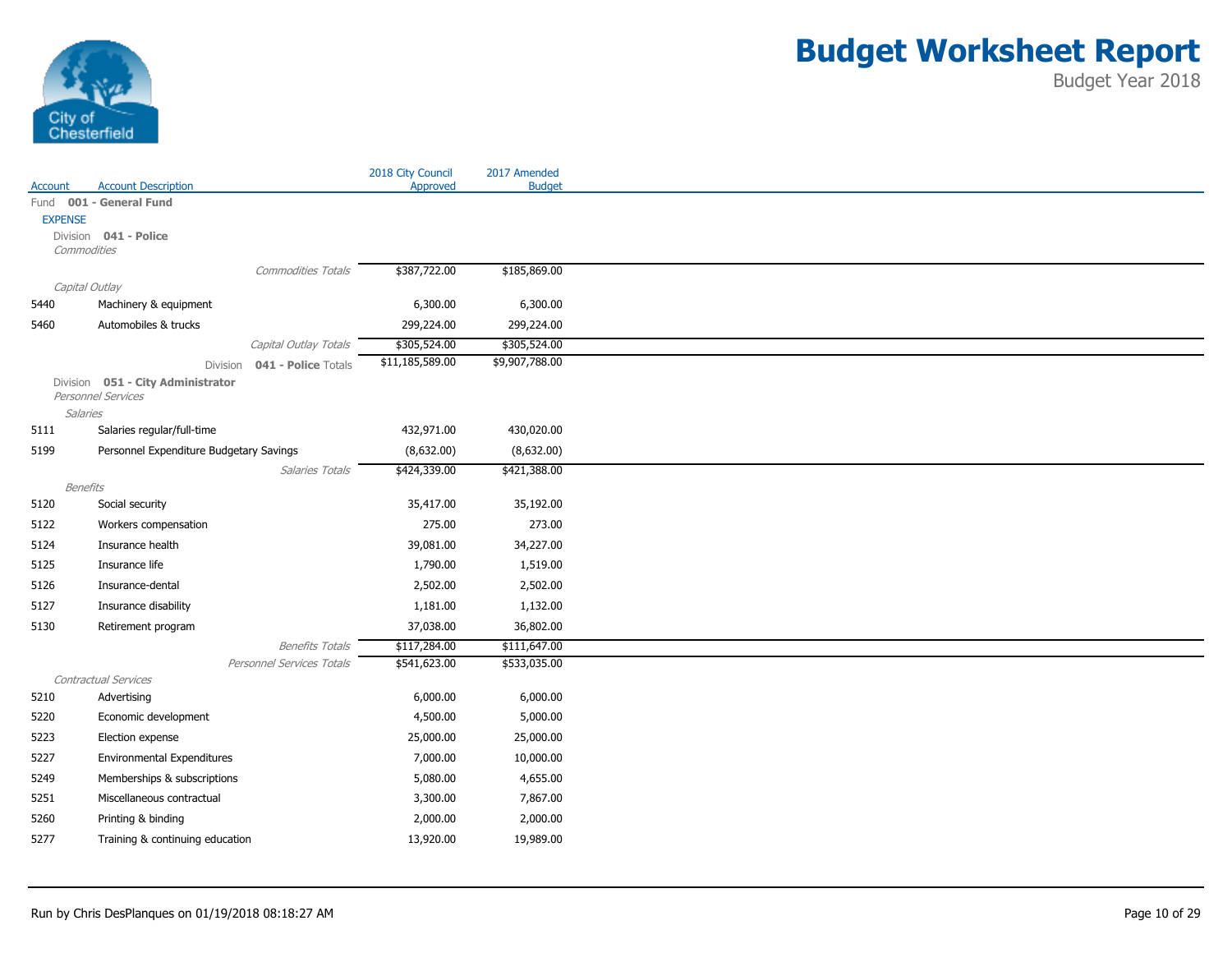

| Account         | <b>Account Description</b>                    | 2018 City Council<br>Approved | 2017 Amended<br><b>Budget</b> |
|-----------------|-----------------------------------------------|-------------------------------|-------------------------------|
|                 | Fund 001 - General Fund                       |                               |                               |
| <b>EXPENSE</b>  |                                               |                               |                               |
|                 | Division 051 - City Administrator             |                               |                               |
|                 | Contractual Services                          |                               |                               |
|                 | Contractual Services Totals                   | \$66,800.00                   | \$80,511.00                   |
| Commodities     |                                               |                               |                               |
| 5313            | Department supplies                           | 2,000.00                      | 1,100.00                      |
| 5343            | Uniforms                                      | 500.00                        | 200.00                        |
|                 | Commodities Totals                            | \$2,500.00                    | \$1,300.00                    |
|                 | Division 051 - City Administrator Totals      | \$610,923.00                  | \$614,846.00                  |
|                 | Division 061 - Planning<br>Personnel Services |                               |                               |
| Salaries        |                                               |                               |                               |
| 5111            | Salaries regular/full-time                    | 541,489.00                    | 579,958.00                    |
| 5112            | Salaries parttime/temporary                   | 15,000.00                     | 15,000.00                     |
| 5113            | Salaries overtime                             | 3,000.00                      | 3,000.00                      |
| 5199            | Personnel Expenditure Budgetary Savings       | (16,765.00)                   | (16,765.00)                   |
|                 | Salaries Totals                               | \$542,724.00                  | \$581,193.00                  |
| <b>Benefits</b> |                                               |                               |                               |
| 5120            | Social security                               | 42,800.00                     | 45,744.00                     |
| 5122            | Workers compensation                          | 4,953.00                      | 3,441.00                      |
| 5124            | Insurance health                              | 61,768.00                     | 76,524.00                     |
| 5125            | Insurance life                                | 1,384.00                      | 1,537.00                      |
| 5126            | Insurance-dental                              | 4,202.00                      | 4,708.00                      |
| 5127            | Insurance disability                          | 1,373.00                      | 1,572.00                      |
| 5130            | Retirement program                            | 43,559.00                     | 47,837.00                     |
|                 | <b>Benefits Totals</b>                        | \$160,039.00                  | \$181,363.00                  |
|                 | Personnel Services Totals                     | \$702,763.00                  | \$762,556.00                  |
|                 | Contractual Services                          |                               |                               |
| 5210            | Advertising                                   | 15,070.00                     | 8,000.00                      |
| 5232            | Landmark Preservation                         | 410.00                        | 660.00                        |
| 5247            | Maintenance & repair-equipment                | 250.00                        | 250.00                        |
| 5249            | Memberships & subscriptions                   | 4,470.00                      | 4,470.00                      |
| 5251            | Miscellaneous contractual                     | 11,600.00                     | 10,100.00                     |
| 5260            | Printing & binding                            | 1,150.00                      | 1,150.00                      |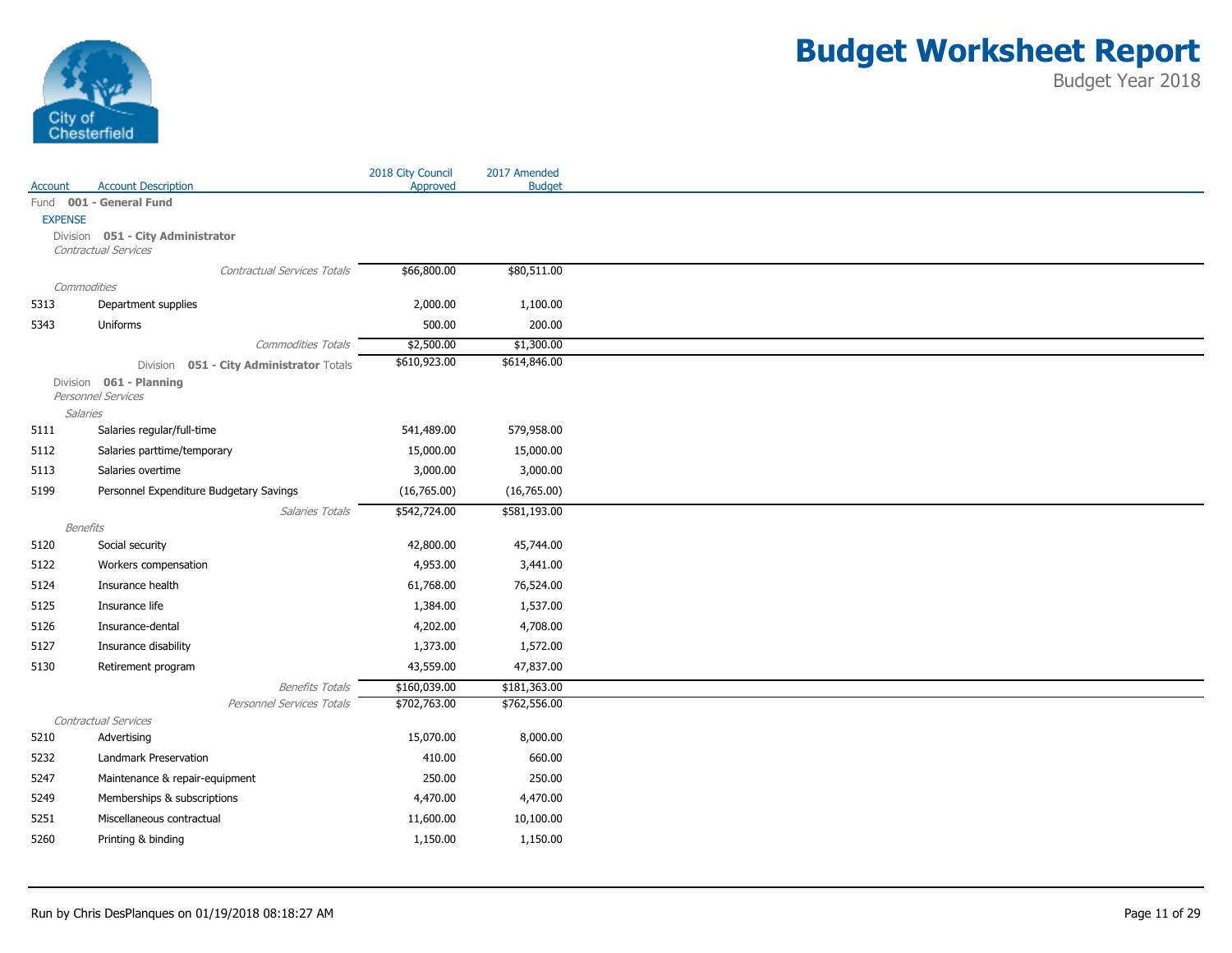

|                 |                                                       | 2018 City Council | 2017 Amended  |
|-----------------|-------------------------------------------------------|-------------------|---------------|
| <b>Account</b>  | <b>Account Description</b><br>Fund 001 - General Fund | Approved          | <b>Budget</b> |
| <b>EXPENSE</b>  |                                                       |                   |               |
|                 | Division 061 - Planning                               |                   |               |
|                 | Contractual Services                                  |                   |               |
| 5261            | Professional services                                 | 4,000.00          | 13,000.00     |
| 5277            | Training & continuing education                       | 6,000.00          | 7,070.00      |
|                 | Contractual Services Totals                           | \$42,950.00       | \$44,700.00   |
| Commodities     |                                                       |                   |               |
| 5313            | Department supplies                                   | 750.00            | 750.00        |
| 5343            | Uniforms                                              | 1,250.00          | 500.00        |
|                 | Commodities Totals                                    | \$2,000.00        | \$1,250.00    |
|                 | Division 061 - Planning Totals                        | \$747,713.00      | \$808,506.00  |
|                 | Division 071 - Engineering                            |                   |               |
| <b>Salaries</b> | Personnel Services                                    |                   |               |
| 5111            | Salaries regular/full-time                            | 631,498.00        | 570,480.00    |
| 5112            | Salaries parttime/temporary                           | 14,000.00         | 14,000.00     |
| 5113            | Salaries overtime                                     | 3,000.00          | 3,000.00      |
| 5199            | Personnel Expenditure Budgetary Savings               | (21, 218.00)      | (21, 218.00)  |
|                 | Salaries Totals                                       | \$627,280.00      | \$566,262.00  |
|                 | Benefits                                              |                   |               |
| 5120            | Social security                                       | 49,610.00         | 44,942.00     |
| 5122            | Workers compensation                                  | 838.00            | 722.00        |
| 5124            | Insurance health                                      | 76,009.00         | 54,355.00     |
| 5125            | Insurance life                                        | 1,654.00          | 1,532.00      |
| 5126            | Insurance-dental                                      | 4,672.00          | 3,016.00      |
| 5127            | Insurance disability                                  | 1,594.00          | 1,462.00      |
| 5130            | Retirement program                                    | 50,760.00         | 46,998.00     |
|                 | <b>Benefits Totals</b>                                | \$185,137.00      | \$153,027.00  |
|                 | Personnel Services Totals                             | \$812,417.00      | \$719,289.00  |
|                 | Contractual Services                                  |                   |               |
| 5210            | Advertising                                           | 10,520.00         | 10,520.00     |
| 5221            | Data processing                                       | 4,800.00          | 7,200.00      |
| 5247            | Maintenance & repair-equipment                        | 750.00            | 750.00        |
| 5249            | Memberships & subscriptions                           | 2,930.00          | 3,455.00      |
| 5251            | Miscellaneous contractual                             | 19,460.00         | 29,325.00     |
|                 |                                                       |                   |               |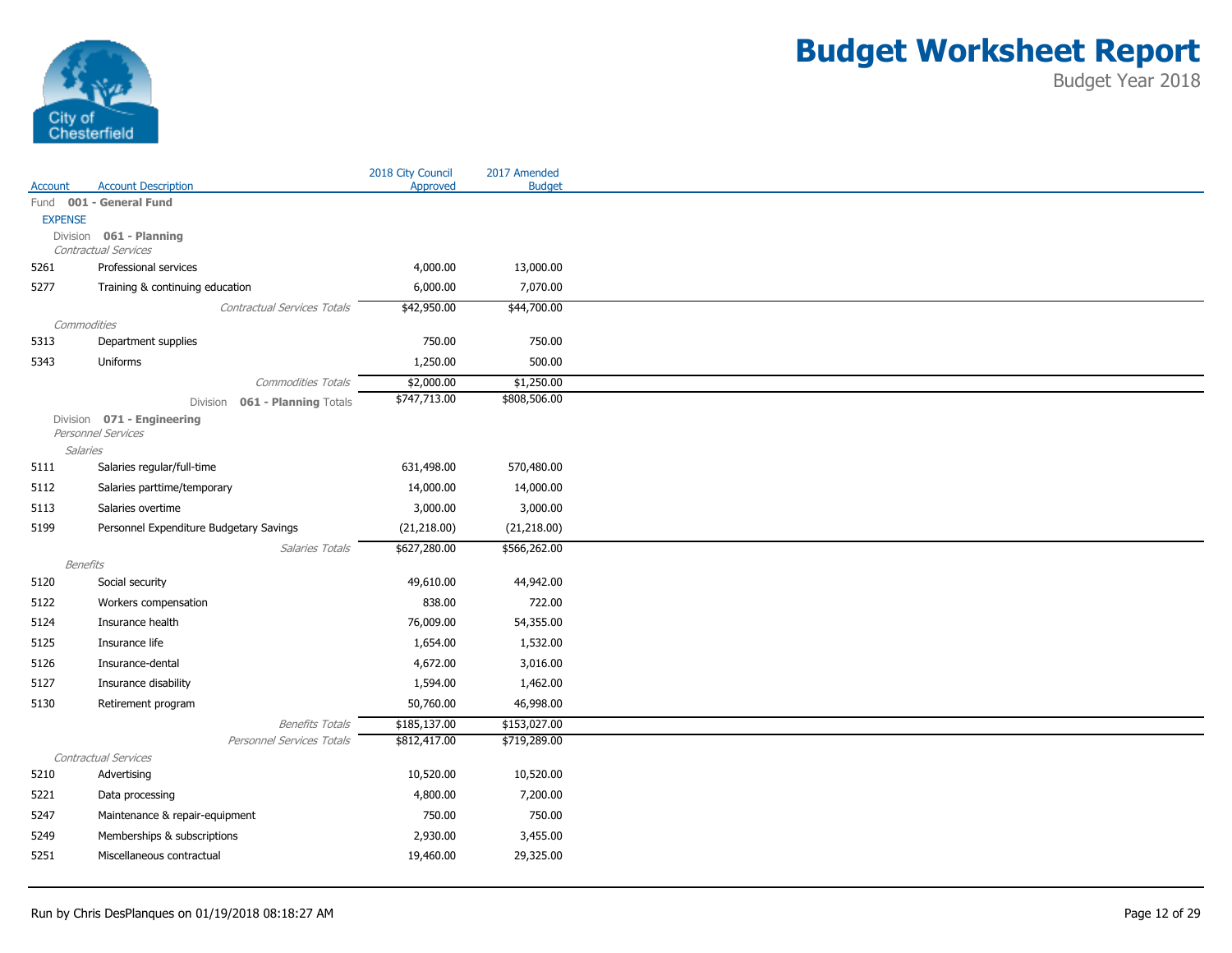

|                 |                                                         | 2018 City Council | 2017 Amended   |
|-----------------|---------------------------------------------------------|-------------------|----------------|
| <b>Account</b>  | <b>Account Description</b><br>Fund 001 - General Fund   | Approved          | <b>Budget</b>  |
| <b>EXPENSE</b>  |                                                         |                   |                |
|                 | Division 071 - Engineering                              |                   |                |
|                 | Contractual Services                                    |                   |                |
| 5261            | Professional services                                   | 15,000.00         | 20,000.00      |
| 5277            | Training & continuing education                         | 8,660.00          | 8,660.00       |
|                 | Contractual Services Totals                             | \$62,120.00       | \$79,910.00    |
| Commodities     |                                                         |                   |                |
| 5313            | Department supplies                                     | 4,800.00          | 6,500.00       |
| 5342            | <b>Tools</b>                                            | 800.00            | 1,000.00       |
| 5343            | Uniforms                                                | 2,400.00          | 2,400.00       |
|                 | <b>Commodities Totals</b>                               | \$8,000.00        | \$9,900.00     |
|                 | Division 071 - Engineering Totals                       | \$882,537.00      | \$809,099.00   |
|                 | Division 072 - Street Maintenance<br>Personnel Services |                   |                |
| <b>Salaries</b> |                                                         |                   |                |
| 5111            | Salaries regular/full-time                              | 1,385,028.00      | 1,361,419.00   |
| 5113            | Salaries overtime                                       | 40,000.00         | 40,000.00      |
| 5199            | Personnel Expenditure Budgetary Savings                 | (75, 301.00)      | (75, 301.00)   |
|                 | Salaries Totals                                         | \$1,349,727.00    | \$1,326,118.00 |
| <b>Benefits</b> |                                                         |                   |                |
| 5120            | Social security                                         | 109,015.00        | 107,209.00     |
| 5122            | Workers compensation                                    | 64,796.00         | 64,772.00      |
| 5124            | Insurance health                                        | 206,629.00        | 205,409.00     |
| 5125            | Insurance life                                          | 3,348.00          | 3,219.00       |
| 5126            | Insurance-dental                                        | 12,853.00         | 13,647.00      |
| 5127            | Insurance disability                                    | 3,748.00          | 3,636.00       |
| 5130            | Retirement program                                      | 114,002.00        | 112,113.00     |
|                 | <b>Benefits Totals</b>                                  | \$514,391.00      | \$510,005.00   |
|                 | Personnel Services Totals                               | \$1,864,118.00    | \$1,836,123.00 |
|                 | Contractual Services                                    |                   |                |
| 5242            | Residential Street Tree Program                         | 60,000.00         | 71,645.00      |
| 5249            | Memberships & subscriptions                             | 980.00            | 650.00         |
| 5251            | Miscellaneous contractual                               | 350,100.00        | 389,882.00     |
| 5254            | Snow removal reimbursement                              | .00               | 162,765.00     |
| 5268            | Rental equipment                                        | 7,000.00          | 7,000.00       |
|                 |                                                         |                   |                |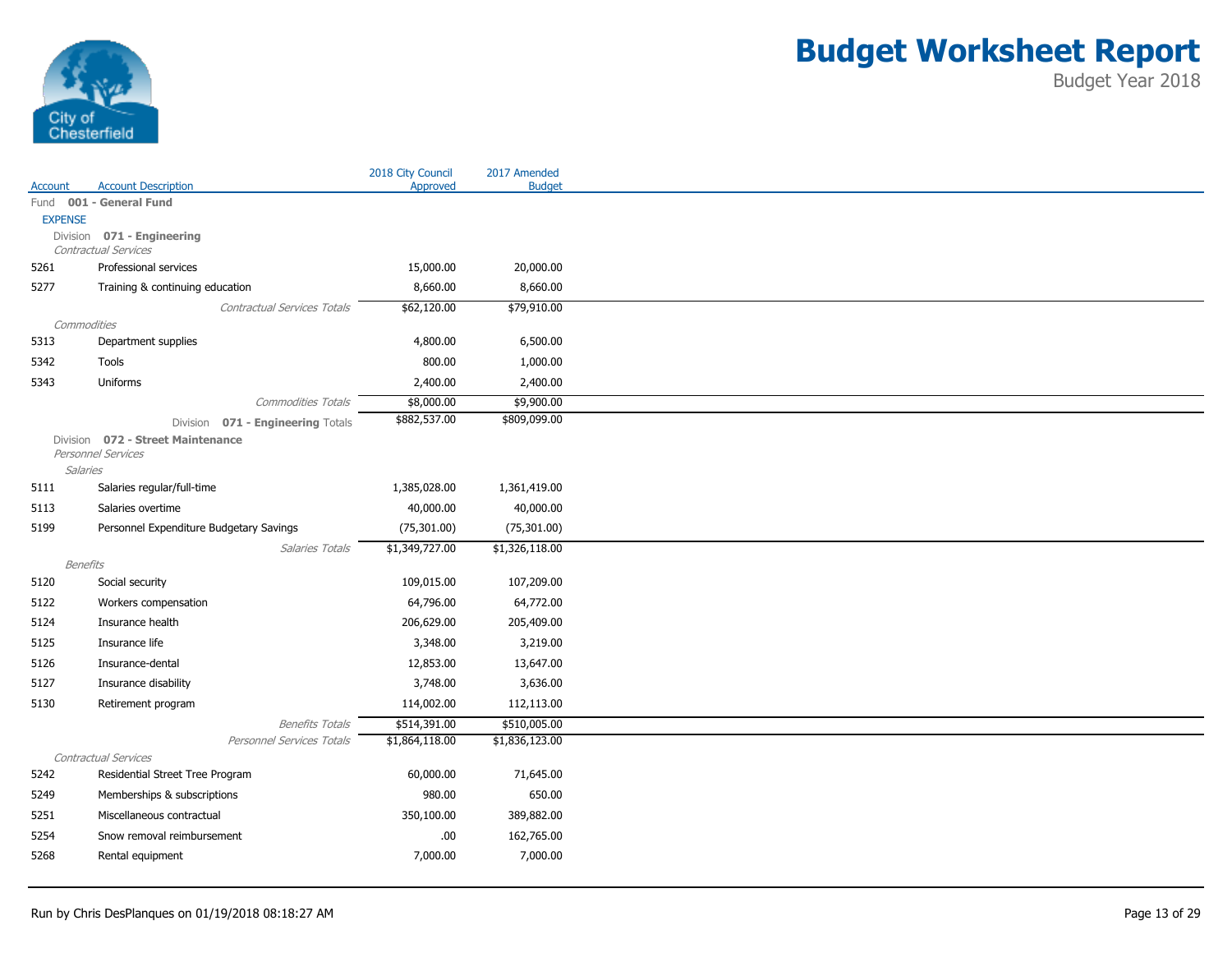

|                |                                                          | 2018 City Council | 2017 Amended   |
|----------------|----------------------------------------------------------|-------------------|----------------|
| Account        | <b>Account Description</b>                               | Approved          | <b>Budget</b>  |
| <b>EXPENSE</b> | Fund 001 - General Fund                                  |                   |                |
|                | Division 072 - Street Maintenance                        |                   |                |
|                | Contractual Services                                     |                   |                |
| 5275           | Taxes                                                    | 24,000.00         | 24,000.00      |
| 5276           | Telephone                                                | 4,200.00          | 3,800.00       |
| 5277           | Training & continuing education                          | 6,425.00          | 6,525.00       |
| 5285           | Utilities-electric                                       | 30,000.00         | 30,000.00      |
| 5286           | Utilities-gas                                            | 14,000.00         | 14,000.00      |
| 5287           | Utilities-water                                          | 3,300.00          | 3,200.00       |
| 5288           | Utilities-sewer                                          | 2,500.00          | 2,500.00       |
|                | <b>Contractual Services Totals</b>                       | \$502,505.00      | \$715,967.00   |
| Commodities    |                                                          |                   |                |
| 5313           | Department supplies                                      | 245,000.00        | 345,438.00     |
| 5340           | Salt & abrasives                                         | 275,300.00        | 501,391.00     |
| 5342           | Tools                                                    | 5,500.00          | 5,500.00       |
| 5343           | Uniforms                                                 | 12,500.00         | 12,500.00      |
|                | <b>Commodities Totals</b>                                | \$538,300.00      | \$864,829.00   |
| Capital Outlay |                                                          |                   |                |
| 5440           | Machinery & equipment                                    | 67,600.00         | 146,600.00     |
|                | Capital Outlay Totals                                    | \$67,600.00       | \$146,600.00   |
|                | Division 072 - Street Maintenance Totals                 | \$2,972,523.00    | \$3,563,519.00 |
|                | Division 073 - Vehicle Maintenance<br>Personnel Services |                   |                |
| Salaries       |                                                          |                   |                |
| 5111           | Salaries regular/full-time                               | 298,018.00        | 291,689.00     |
| 5113           | Salaries overtime                                        | 12,000.00         | 12,000.00      |
| 5199           | Personnel Expenditure Budgetary Savings                  | (5,461.00)        | (5,461.00)     |
|                | Salaries Totals                                          | \$304,557.00      | \$298,228.00   |
| Benefits       |                                                          |                   |                |
| 5120           | Social security                                          | 23,716.00         | 23,232.00      |
| 5122           | Workers compensation                                     | 7,175.00          | 5,857.00       |
| 5124           | Insurance health                                         | 32,954.00         | 32,233.00      |
| 5125           | Insurance life                                           | 688.00            | 671.00         |
| 5126           | Insurance-dental                                         | 2,676.00          | 2,676.00       |
| 5127           | Insurance disability                                     | 778.00            | 760.00         |
|                |                                                          |                   |                |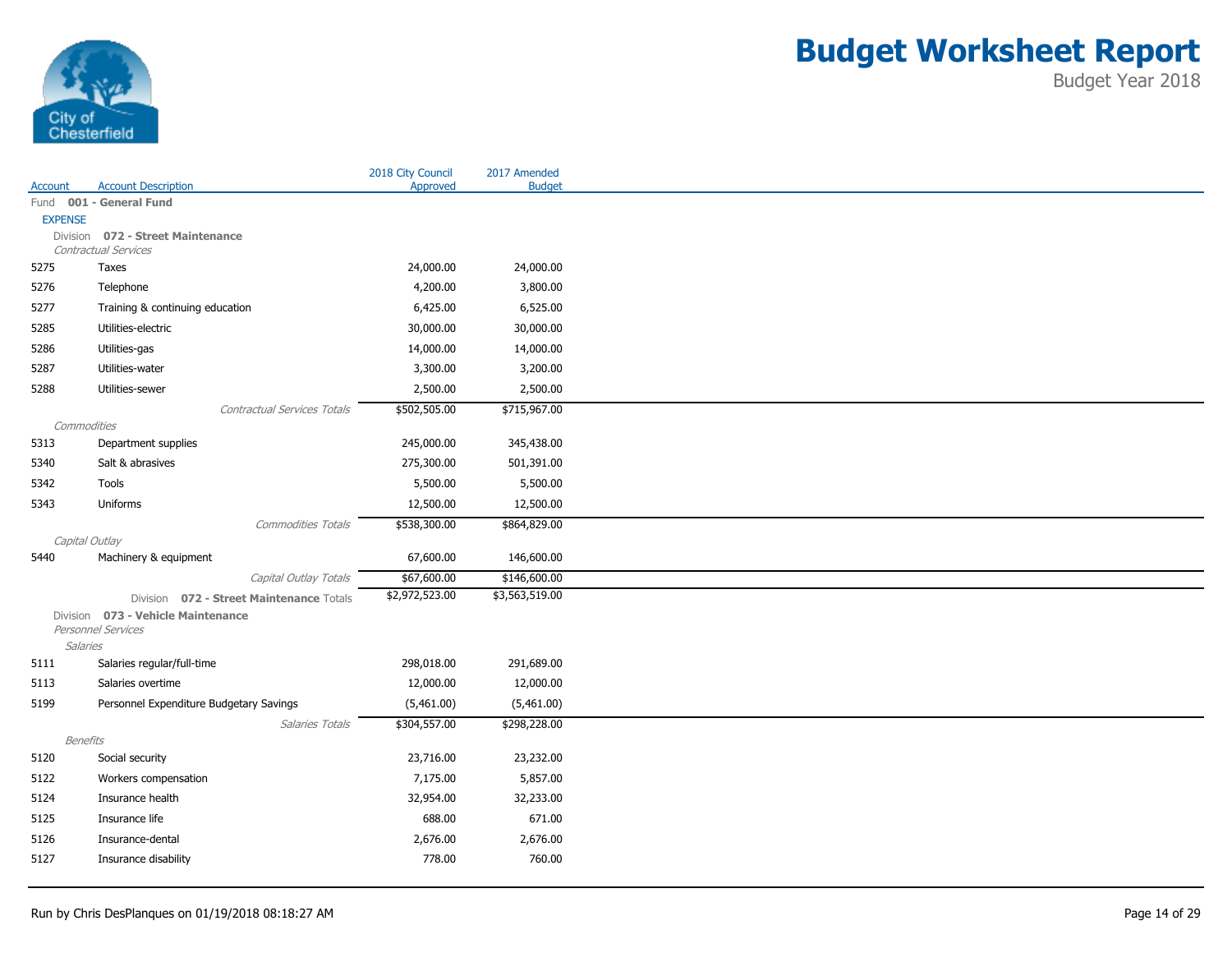

| Account                | <b>Account Description</b>                                                | 2018 City Council<br>Approved | 2017 Amended<br><b>Budget</b> |
|------------------------|---------------------------------------------------------------------------|-------------------------------|-------------------------------|
|                        | Fund 001 - General Fund                                                   |                               |                               |
| <b>EXPENSE</b>         |                                                                           |                               |                               |
|                        | Division 073 - Vehicle Maintenance                                        |                               |                               |
|                        | Personnel Services                                                        |                               |                               |
| <b>Benefits</b>        |                                                                           |                               |                               |
| 5130                   | Retirement program                                                        | 24,801.00                     | 24,295.00                     |
|                        | <b>Benefits Totals</b>                                                    | \$92,788.00                   | \$89,724.00                   |
|                        | Personnel Services Totals<br>Contractual Services                         | \$397,345.00                  | \$387,952.00                  |
| 5247                   | Maintenance & repair-equipment                                            | 35,000.00                     | 95,000.00                     |
| 5248                   | Maintenance & repair vehicles                                             | 115,000.00                    | 115,000.00                    |
| 5249                   | Memberships & subscriptions                                               | 20,300.00                     | 16,300.00                     |
| 5251                   | Miscellaneous contractual                                                 | 2,000.00                      | 2,000.00                      |
|                        |                                                                           |                               |                               |
| 5268                   | Rental equipment                                                          | 5,000.00                      | 5,000.00                      |
| 5277                   | Training & continuing education                                           | 2,400.00                      | 2,400.00                      |
|                        | Contractual Services Totals                                               | \$179,700.00                  | \$235,700.00                  |
| Commodities<br>5313    | Department supplies                                                       | 12,500.00                     | 12,500.00                     |
| 5318                   | Gasoline & oil                                                            | 195,000.00                    | 380,000.00                    |
|                        |                                                                           |                               |                               |
| 5342                   | <b>Tools</b>                                                              | 8,000.00                      | 8,000.00                      |
| 5343                   | Uniforms                                                                  | 2,000.00                      | 2,000.00                      |
|                        | <b>Commodities Totals</b>                                                 | \$217,500.00                  | \$402,500.00                  |
| Capital Outlay<br>5440 | Machinery & equipment                                                     | 10,000.00                     | 18,000.00                     |
|                        |                                                                           |                               |                               |
|                        | Capital Outlay Totals                                                     | \$10,000.00<br>\$804,545.00   | \$18,000.00<br>\$1,044,152.00 |
|                        | Division 073 - Vehicle Maintenance Totals<br>Division 075 - Street Lights |                               |                               |
|                        | Contractual Services                                                      |                               |                               |
| 5251                   | Miscellaneous contractual                                                 | 14,000.00                     | 12,000.00                     |
| 5274                   | Street lighting                                                           | 20,000.00                     | 20,000.00                     |
|                        | Contractual Services Totals                                               | \$34,000.00                   | \$32,000.00                   |
|                        | Division 075 - Street Lights Totals                                       | \$34,000.00                   | \$32,000.00                   |
|                        | Division 076 - Facility Maintenance                                       |                               |                               |
|                        | <b>Personnel Services</b>                                                 |                               |                               |
| <b>Salaries</b>        |                                                                           |                               |                               |
| 5111                   | Salaries regular/full-time                                                | 333,172.00                    | 334,343.00                    |
| 5112                   | Salaries parttime/temporary                                               | 26,000.00                     | 26,000.00                     |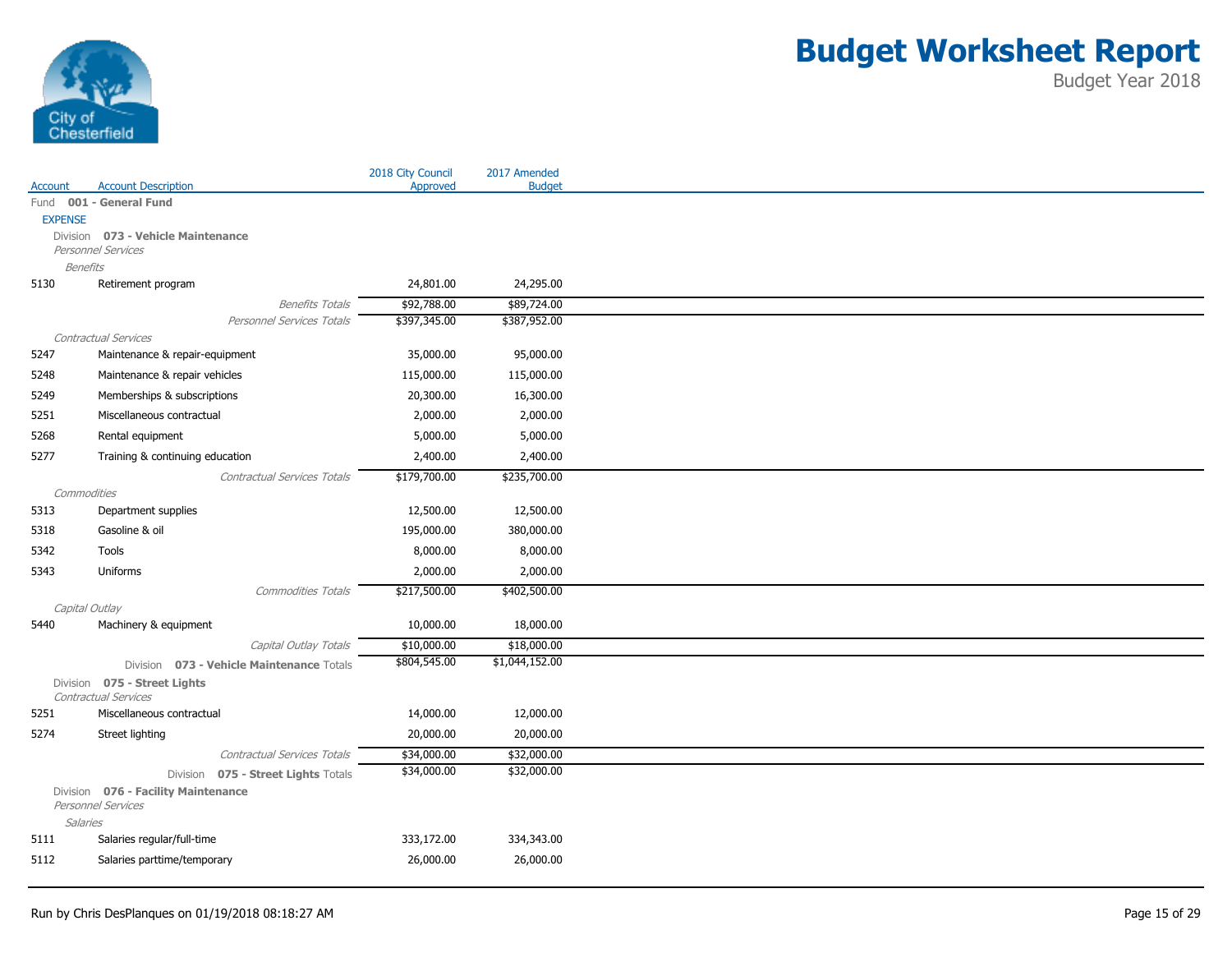

|                 |                                                           | 2018 City Council | 2017 Amended  |
|-----------------|-----------------------------------------------------------|-------------------|---------------|
| Account         | <b>Account Description</b>                                | Approved          | <b>Budget</b> |
|                 | Fund 001 - General Fund                                   |                   |               |
| <b>EXPENSE</b>  |                                                           |                   |               |
|                 | Division 076 - Facility Maintenance<br>Personnel Services |                   |               |
| <b>Salaries</b> |                                                           |                   |               |
| 5113            | Salaries overtime                                         | 4,500.00          | 4,500.00      |
| 5199            | Personnel Expenditure Budgetary Savings                   | (7,599.00)        | (7,599.00)    |
|                 | Salaries Totals                                           | \$356,073.00      | \$357,244.00  |
| <b>Benefits</b> |                                                           |                   |               |
| 5120            | Social security                                           | 27,820.00         | 27,910.00     |
| 5122            | Workers compensation                                      | 2,714.00          | 2,335.00      |
| 5124            | Insurance health                                          | 37,094.00         | 52,361.00     |
| 5125            | Insurance life                                            | 770.00            | 766.00        |
| 5126            | Insurance-dental                                          | 2,785.00          | 3,356.00      |
| 5127            | Insurance disability                                      | 872.00            | 865.00        |
| 5130            | Retirement program                                        | 27,013.00         | 29,187.00     |
|                 | <b>Benefits Totals</b>                                    | \$99,068.00       | \$116,780.00  |
|                 | Personnel Services Totals                                 | \$455,141.00      | \$474,024.00  |
|                 | Contractual Services                                      |                   |               |
| 5246            | Maintenance & repair-building                             | 38,000.00         | 38,000.00     |
| 5247            | Maintenance & repair-equipment                            | 32,000.00         | 32,000.00     |
| 5249            | Memberships & subscriptions                               | 200.00            | 200.00        |
| 5251            | Miscellaneous contractual                                 | 59,000.00         | 59,000.00     |
| 5268            | Rental equipment                                          | 750.00            | 500.00        |
| 5277            | Training & continuing education                           | 1,000.00          | 1,000.00      |
| 5285            | Utilities-electric                                        | 149,000.00        | 147,000.00    |
| 5286            | Utilities-gas                                             | 51,000.00         | 51,000.00     |
| 5287            | Utilities-water                                           | 16,000.00         | 16,000.00     |
| 5288            | Utilities-sewer                                           | 4,000.00          | 4,000.00      |
|                 | <b>Contractual Services Totals</b>                        | \$350,950.00      | \$348,700.00  |
| Commodities     |                                                           |                   |               |
| 5313            | Department supplies                                       | 51,000.00         | 48,000.00     |
| 5340            | Salt & abrasives                                          | 1,000.00          | 1,000.00      |
| 5342            | Tools                                                     | 4,000.00          | 12,000.00     |
| 5343            | Uniforms                                                  | 3,600.00          | 3,400.00      |
|                 |                                                           |                   |               |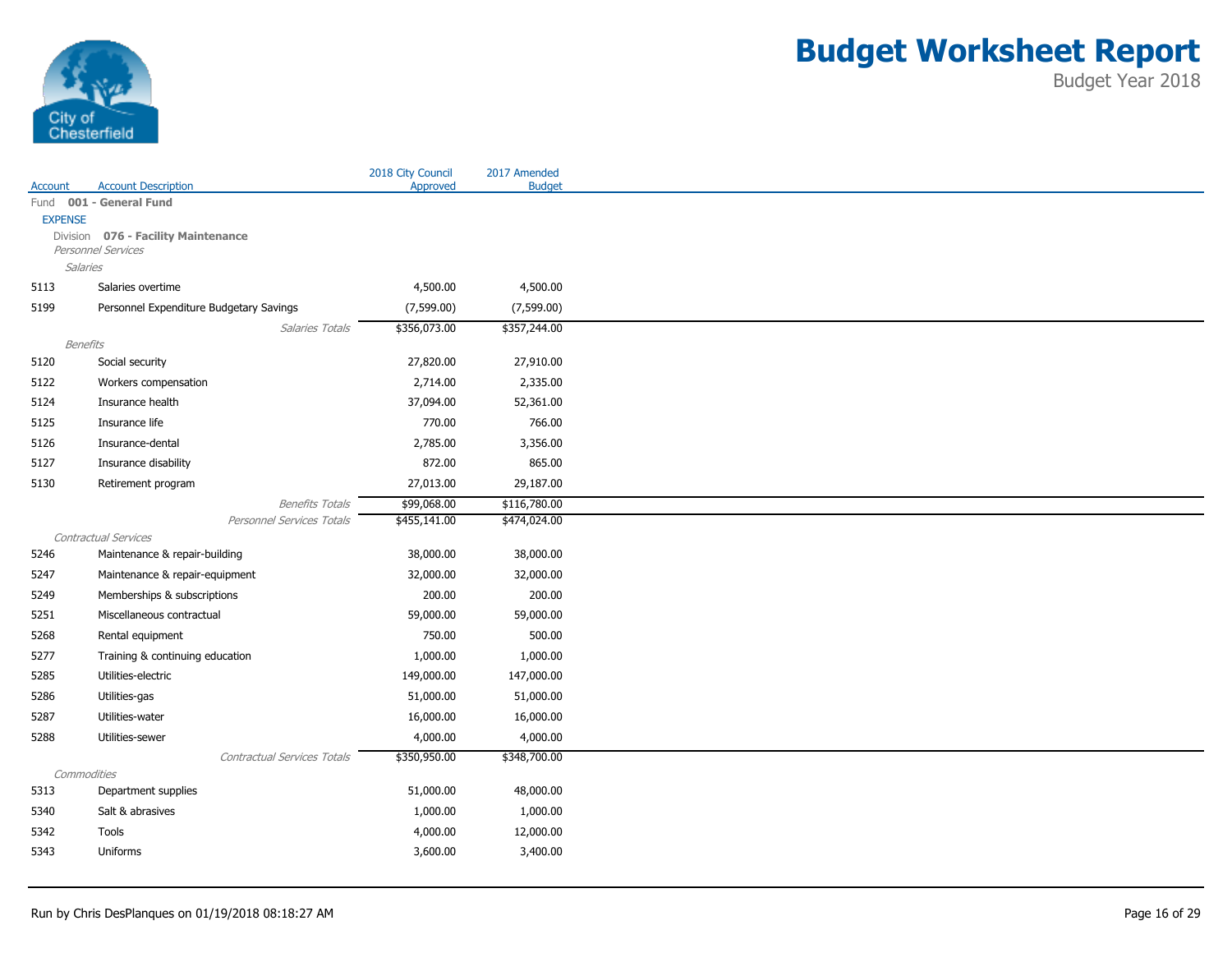

|                |                                                           | 2018 City Council<br>Approved | 2017 Amended<br><b>Budget</b> |  |  |
|----------------|-----------------------------------------------------------|-------------------------------|-------------------------------|--|--|
| Account        | <b>Account Description</b><br>Fund 001 - General Fund     |                               |                               |  |  |
| <b>EXPENSE</b> |                                                           |                               |                               |  |  |
|                | Division 076 - Facility Maintenance                       |                               |                               |  |  |
| Commodities    |                                                           |                               |                               |  |  |
|                | <b>Commodities Totals</b>                                 | \$59,600.00                   | \$64,400.00                   |  |  |
|                | Capital Outlay                                            |                               |                               |  |  |
| 5470           | Improvements building & grounds                           | .00                           | 72,347.00                     |  |  |
|                | Capital Outlay Totals                                     | \$0.00                        | \$72,347.00                   |  |  |
|                | Division 076 - Facility Maintenance Totals                | \$865,691.00                  | \$959,471.00                  |  |  |
|                | <b>EXPENSE TOTALS</b>                                     | \$24,211,928.00               | \$25,653,794.00               |  |  |
|                | Fund 001 - General Fund Totals                            |                               |                               |  |  |
|                | <b>REVENUE TOTALS</b>                                     | \$25,597,343.00               | \$22,269,814.00               |  |  |
|                | <b>EXPENSE TOTALS</b>                                     | \$24,211,928.00               | \$25,653,794.00               |  |  |
|                | 001 - General Fund Totals<br>Fund                         | \$1,385,415.00                | ( \$3,383,980.00)             |  |  |
|                | Fund 110 - Sewer lateral fund                             |                               |                               |  |  |
| <b>REVENUE</b> |                                                           |                               |                               |  |  |
|                | Division 000 - Non departmental                           |                               |                               |  |  |
|                | Charges for Services                                      |                               |                               |  |  |
| 4660           | Sewer lateral fees revenue                                | 430,000.00                    | 430,000.00                    |  |  |
|                | Charges for Services Totals                               | \$430,000.00                  | \$430,000.00                  |  |  |
|                | Division 000 - Non departmental Totals                    | \$430,000.00                  | \$430,000.00                  |  |  |
|                | <b>REVENUE TOTALS</b>                                     | \$430,000.00                  | \$430,000.00                  |  |  |
| <b>EXPENSE</b> |                                                           |                               |                               |  |  |
|                | Division 072 - Street Maintenance<br>Contractual Services |                               |                               |  |  |
| 5245           | Maint. repair sewer lateral                               | 500,000.00                    | 460,000.00                    |  |  |
|                | Contractual Services Totals                               | \$500,000.00                  | \$460,000.00                  |  |  |
|                | Other finance use and source                              |                               |                               |  |  |
|                | <b>Operating Transfers Out</b>                            |                               |                               |  |  |
| 5990           | Operating transfers out                                   | .00                           | 49,678.00                     |  |  |
|                | <b>Operating Transfers Out Totals</b>                     | \$0.00                        | \$49,678.00                   |  |  |
|                | Other finance use and source Totals                       | \$0.00                        | \$49,678.00                   |  |  |
|                | Division 072 - Street Maintenance Totals                  | \$500,000.00                  | \$509,678.00                  |  |  |
|                | <b>EXPENSE TOTALS</b>                                     | \$500,000.00                  | \$509,678.00                  |  |  |
|                | Fund 110 - Sewer lateral fund Totals                      |                               |                               |  |  |
|                | <b>REVENUE TOTALS</b>                                     | \$430,000.00                  | \$430,000.00                  |  |  |
|                | <b>EXPENSE TOTALS</b>                                     | \$500,000.00                  | \$509,678.00                  |  |  |
|                |                                                           |                               |                               |  |  |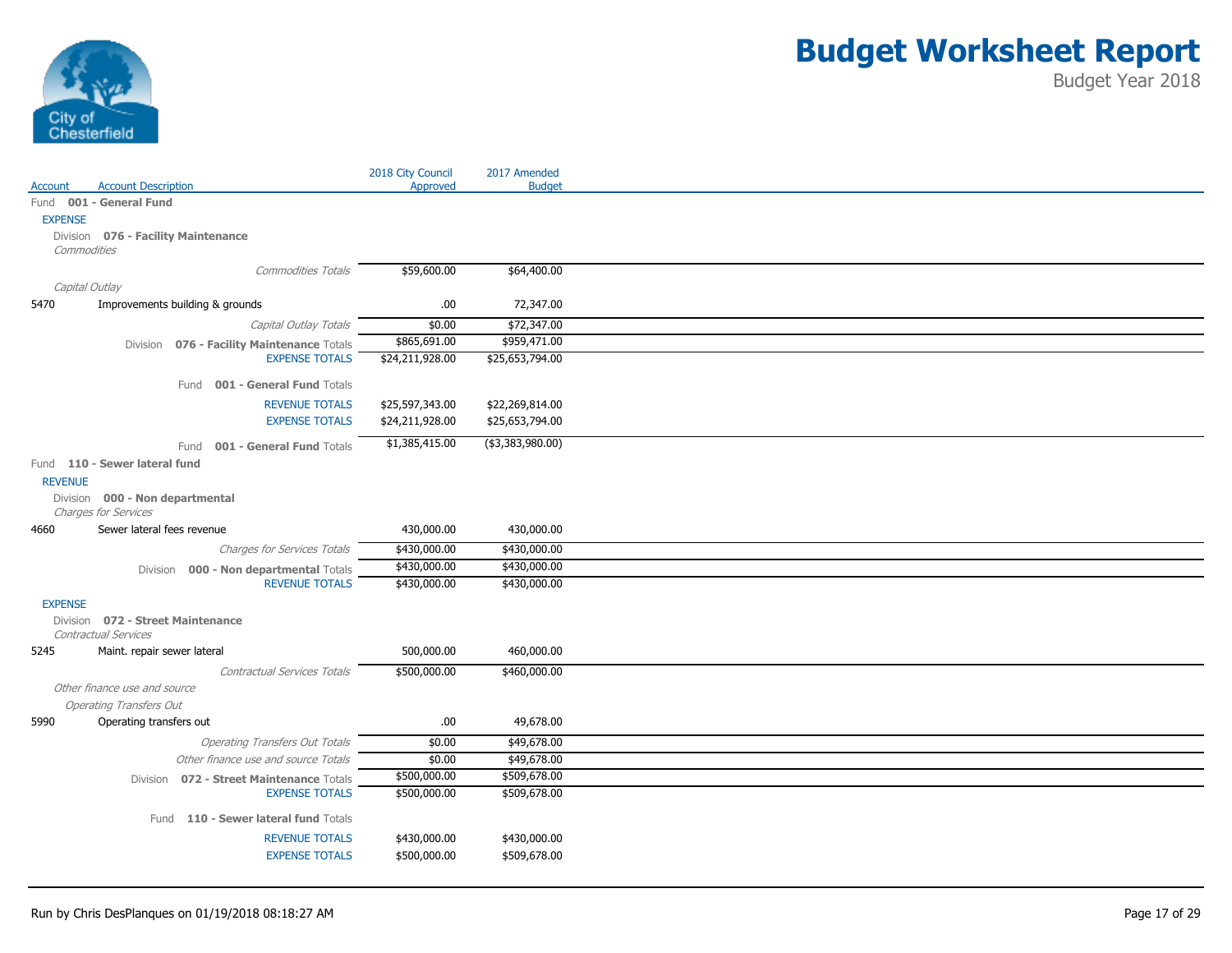

|                |                                                    | 2018 City Council | 2017 Amended     |
|----------------|----------------------------------------------------|-------------------|------------------|
| Account        | <b>Account Description</b>                         | Approved          | <b>Budget</b>    |
|                | Fund 110 - Sewer lateral fund Totals               | $($ \$70,000.00)  | $($ \$79,678.00) |
|                | Fund 111 - Chesterfield Valley TIF Fund            |                   |                  |
| <b>EXPENSE</b> | Division 072 - Street Maintenance                  |                   |                  |
|                | Contractual Services                               |                   |                  |
| 5261           | Professional services                              | 351,383.00        | 268,111.00       |
|                | Contractual Services Totals                        | \$351,383.00      | \$268,111.00     |
|                | Division 072 - Street Maintenance Totals           | \$351,383.00      | \$268,111.00     |
|                | <b>EXPENSE TOTALS</b>                              | \$351,383.00      | \$268,111.00     |
|                | 111 - Chesterfield Valley TIF Fund Totals<br>Fund  |                   |                  |
|                | <b>EXPENSE TOTALS</b>                              | \$351,383.00      | \$268,111.00     |
|                | Fund 111 - Chesterfield Valley TIF Fund Totals     | $(*351,383.00)$   | ( \$268, 111.00) |
|                | Fund 114 - Police forfeiture fund                  |                   |                  |
| <b>EXPENSE</b> |                                                    |                   |                  |
|                | Division 041 - Police                              |                   |                  |
|                | Commodities                                        |                   |                  |
| 5313           | Department supplies                                | 135,755.00        | 168,655.00       |
|                | <b>Commodities Totals</b>                          | \$135,755.00      | \$168,655.00     |
|                | Division 041 - Police Totals                       | \$135,755.00      | \$168,655.00     |
|                | <b>EXPENSE TOTALS</b>                              | \$135,755.00      | \$168,655.00     |
|                | Fund<br>114 - Police forfeiture fund Totals        |                   |                  |
|                | <b>EXPENSE TOTALS</b>                              | \$135,755.00      | \$168,655.00     |
|                | Fund 114 - Police forfeiture fund Totals           | $($ \$135,755.00) | ( \$168,655.00)  |
|                | Fund 119 - Parks sales tax                         |                   |                  |
| <b>REVENUE</b> |                                                    |                   |                  |
|                | Division 000 - Non departmental<br>Municipal Taxes |                   |                  |
| 4200           | Sales tax                                          | 6,857,192.00      | 7,429,000.00     |
|                | Municipal Taxes Totals                             | \$6,857,192.00    | \$7,429,000.00   |
|                | Charges for Services                               |                   |                  |
| 4610           | Parks charges & fees                               | 218,480.00        | 127,870.00       |
| 4612           | Dog tags                                           | 16,500.00         | 15,000.00        |
| 4620           | General rev concession-cvac                        | 630,000.00        | 669,344.00       |
| 4621           | Soda exclusivity-cvac                              | 17,500.00         | .00.             |
| 4622           | Soda rebates-cvac                                  | 6,000.00          | .00.             |
|                |                                                    |                   | 97,642.00        |
| 4630           | General rev-concession cp                          | 63,904.00         |                  |
| 4631           | Soda exclus-concession cp                          | 2,500.00          | .00.             |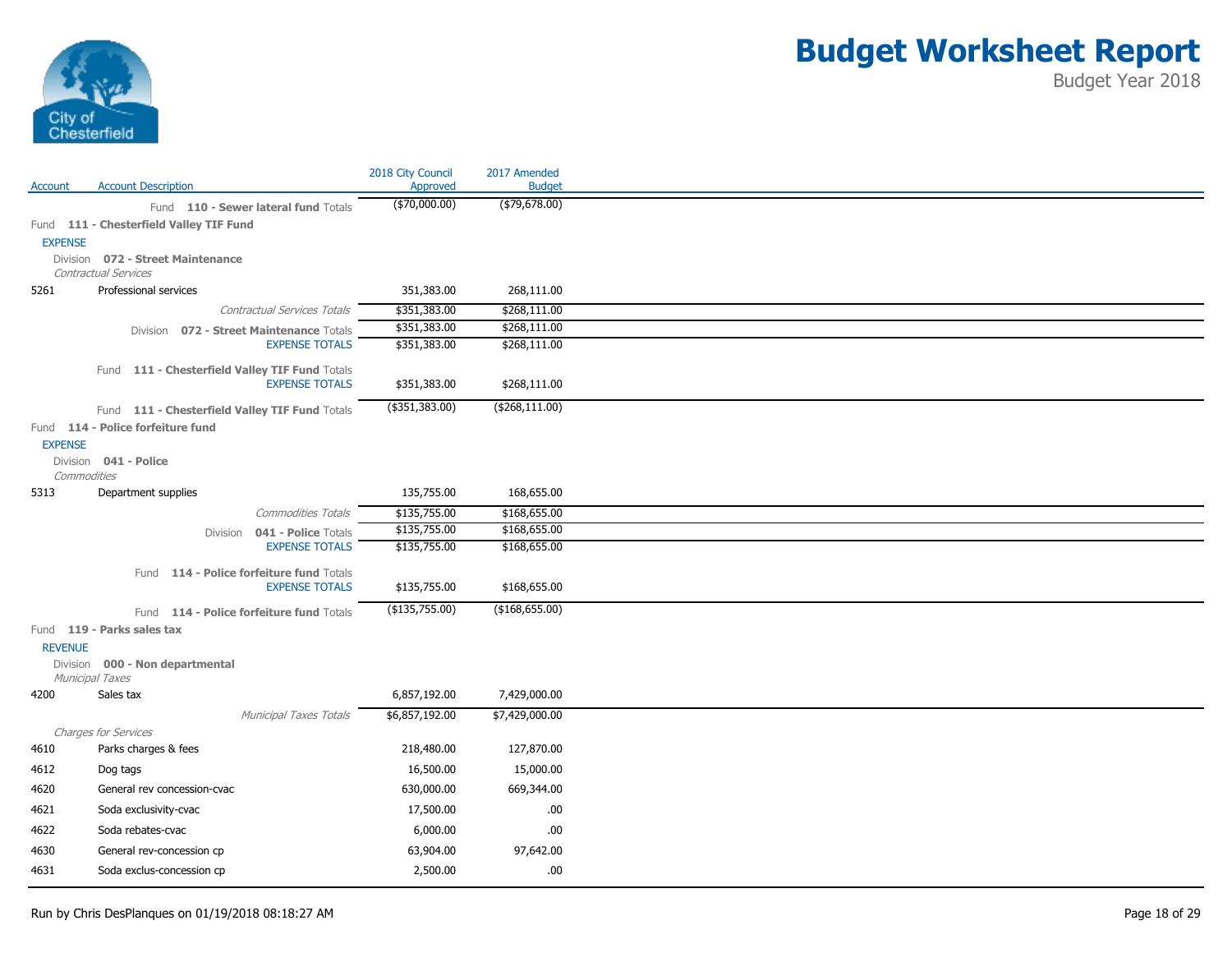

|                |                                                           | 2018 City Council | 2017 Amended   |
|----------------|-----------------------------------------------------------|-------------------|----------------|
| Account        | <b>Account Description</b>                                | Approved          | <b>Budget</b>  |
| <b>REVENUE</b> | Fund 119 - Parks sales tax                                |                   |                |
|                | Division 000 - Non departmental                           |                   |                |
|                | Charges for Services                                      |                   |                |
| 4635           | Gen Revenue - concession - amph                           | 18,673.00         | 24,864.00      |
| 4640           | Pool revenue                                              | 220,000.00        | 223,900.00     |
| 4641           | Pool program                                              | 21,500.00         | 21,500.00      |
| 4650           | Parks contributions                                       | 5,000.00          | .00            |
| 4680           | Field rentals                                             | 454,080.00        | 464,000.00     |
| 4685           | Amphitheater Rental                                       | 338,000.00        | 270,500.00     |
| 4690           | Miscellaneous Arts Revenue                                | 8,000.00          | 17,000.00      |
|                | Charges for Services Totals                               | \$2,020,137.00    | \$1,931,620.00 |
|                | Investment Income                                         |                   |                |
| 4901           | Interest on investments                                   | .00.              | 1,000.00       |
|                | Investment Income Totals                                  | \$0.00            | \$1,000.00     |
| Miscellaneous  |                                                           |                   |                |
| 4950           | Miscellaneous                                             | 30,000.00         | 30,000.00      |
|                | Miscellaneous Totals                                      | \$30,000.00       | \$30,000.00    |
|                | 000 - Non departmental Totals<br>Division                 | \$8,907,329.00    | \$9,391,620.00 |
|                | <b>REVENUE TOTALS</b>                                     | \$8,907,329.00    | \$9,391,620.00 |
| <b>EXPENSE</b> |                                                           |                   |                |
|                | Division 084 - Parks and Recreation<br>Personnel Services |                   |                |
| Salaries       |                                                           |                   |                |
| 5111           | Salaries regular/full-time                                | 1,934,844.00      | 1,965,910.00   |
| 5112           | Salaries parttime/temporary                               | 195,770.00        | 132,500.00     |
| 5113           | Salaries overtime                                         | 35,000.00         | 35,000.00      |
| 5199           | Personnel Expenditure Budgetary Savings                   | (20,707.00)       | (20,707.00)    |
|                | Salaries Totals                                           | \$2,144,907.00    | \$2,112,703.00 |
| Benefits       |                                                           |                   |                |
| 5120           | Social security                                           | 160,025.00        | 160,911.00     |
| 5122           | Workers compensation                                      | 59,585.00         | 52,525.00      |
| 5124           | Insurance health                                          | 283,920.00        | 281,933.00     |
| 5125           | Insurance life                                            | 4,632.00          | 4,638.00       |
| 5126           | Insurance-dental                                          | 18,818.00         | 19,355.00      |
| 5127           | Insurance disability                                      | 4,985.00          | 5,025.00       |
| 5130           | Retirement program                                        | 155,187.00        | 168,273.00     |
|                |                                                           |                   |                |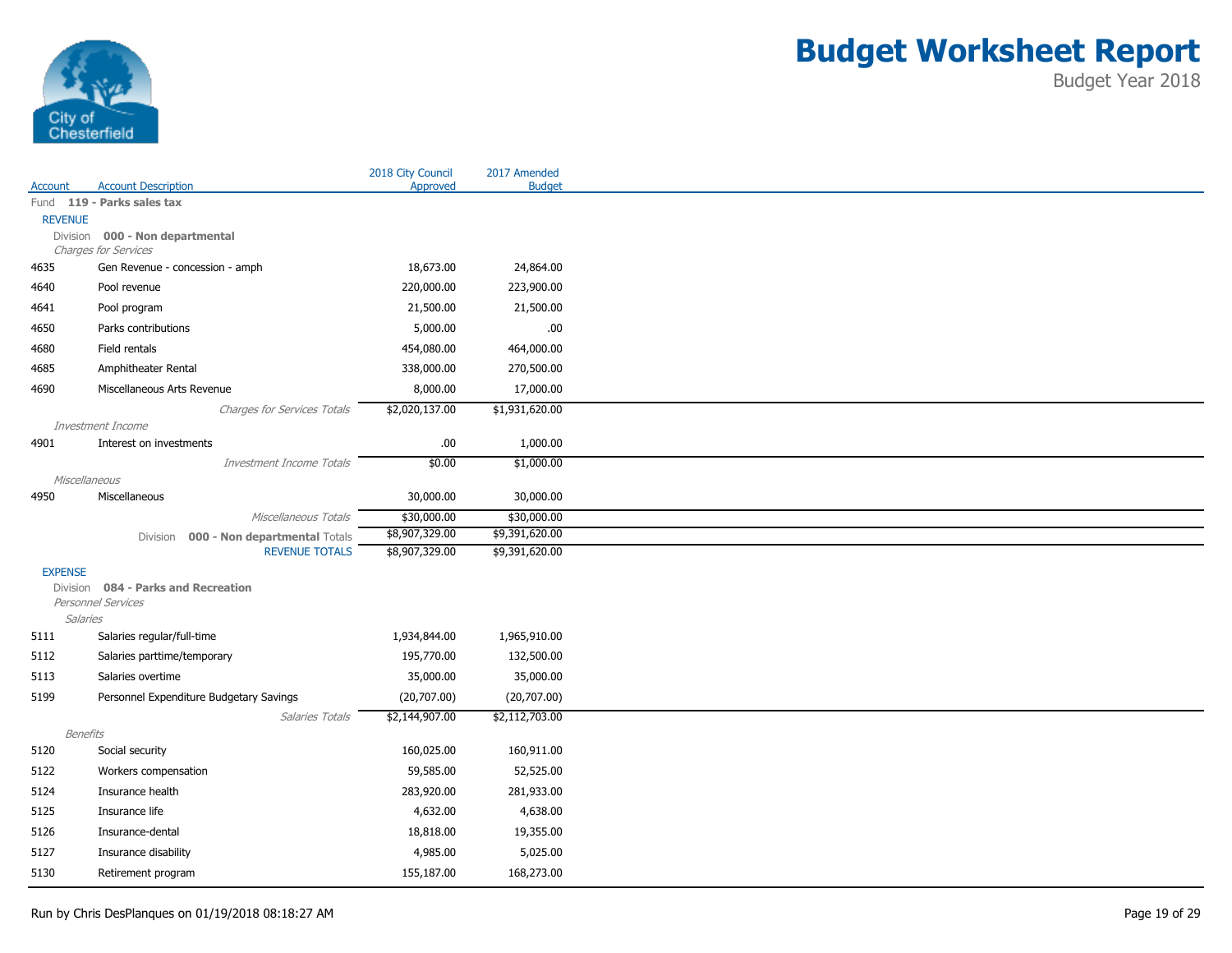

|                 |                                     | 2018 City Council | 2017 Amended   |
|-----------------|-------------------------------------|-------------------|----------------|
| Account         | <b>Account Description</b>          | Approved          | <b>Budget</b>  |
|                 | Fund 119 - Parks sales tax          |                   |                |
| <b>EXPENSE</b>  | Division 084 - Parks and Recreation |                   |                |
|                 | Personnel Services                  |                   |                |
| <b>Benefits</b> |                                     |                   |                |
|                 | <b>Benefits Totals</b>              | \$687,152.00      | \$692,660.00   |
|                 | Personnel Services Totals           | \$2,832,059.00    | \$2,805,363.00 |
|                 | Contractual Services                |                   |                |
| 5210            | Advertising                         | 29,150.00         | 31,650.00      |
| 5221            | Data processing                     | 7,500.00          | 5,000.00       |
| 5224            | Employee recruitment                | 2,500.00          | 2,000.00       |
| 5246            | Maintenance & repair-building       | 95,000.00         | 130,000.00     |
| 5247            | Maintenance & repair-equipment      | 65,000.00         | 65,000.00      |
| 5249            | Memberships & subscriptions         | 2,600.00          | 2,600.00       |
| 5251            | Miscellaneous contractual           | 436,075.00        | 659,992.00     |
| 5260            | Printing & binding                  | 22,500.00         | 22,500.00      |
| 5261            | Professional services               | 1,500.00          | 60,000.00      |
| 5263            | Subdivision beautification          | 1,500.00          | 1,500.00       |
| 5268            | Rental equipment                    | 10,000.00         | 10,000.00      |
|                 |                                     |                   |                |
| 5271            | Licenses/permits                    | 3,000.00          | 3,000.00       |
| 5275            | Taxes                               | 45,000.00         | 45,000.00      |
| 5276            | Telephone                           | 4,000.00          | 4,000.00       |
| 5277            | Training & continuing education     | 14,650.00         | 24,500.00      |
| 5285            | Utilities-electric                  | 245,000.00        | 255,000.00     |
| 5286            | Utilities-gas                       | 650.00            | 650.00         |
| 5287            | Utilities-water                     | 120,000.00        | 135,000.00     |
| 5288            | Utilities-sewer                     | 50,000.00         | 45,000.00      |
| 5299            | <b>Special Projects</b>             | 100,000.00        | 49,000.00      |
|                 | <b>Contractual Services Totals</b>  | \$1,255,625.00    | \$1,551,392.00 |
| Commodities     |                                     |                   |                |
| 5313            | Department supplies                 | 456,000.00        | 469,873.00     |
| 5325            | Miscellaneous supplies              | 190,790.00        | 241,190.00     |
| 5326            | Arts & Entertainment                | 199,400.00        | 240,900.00     |
| 5330            | Office supplies                     | 2,500.00          | 2,500.00       |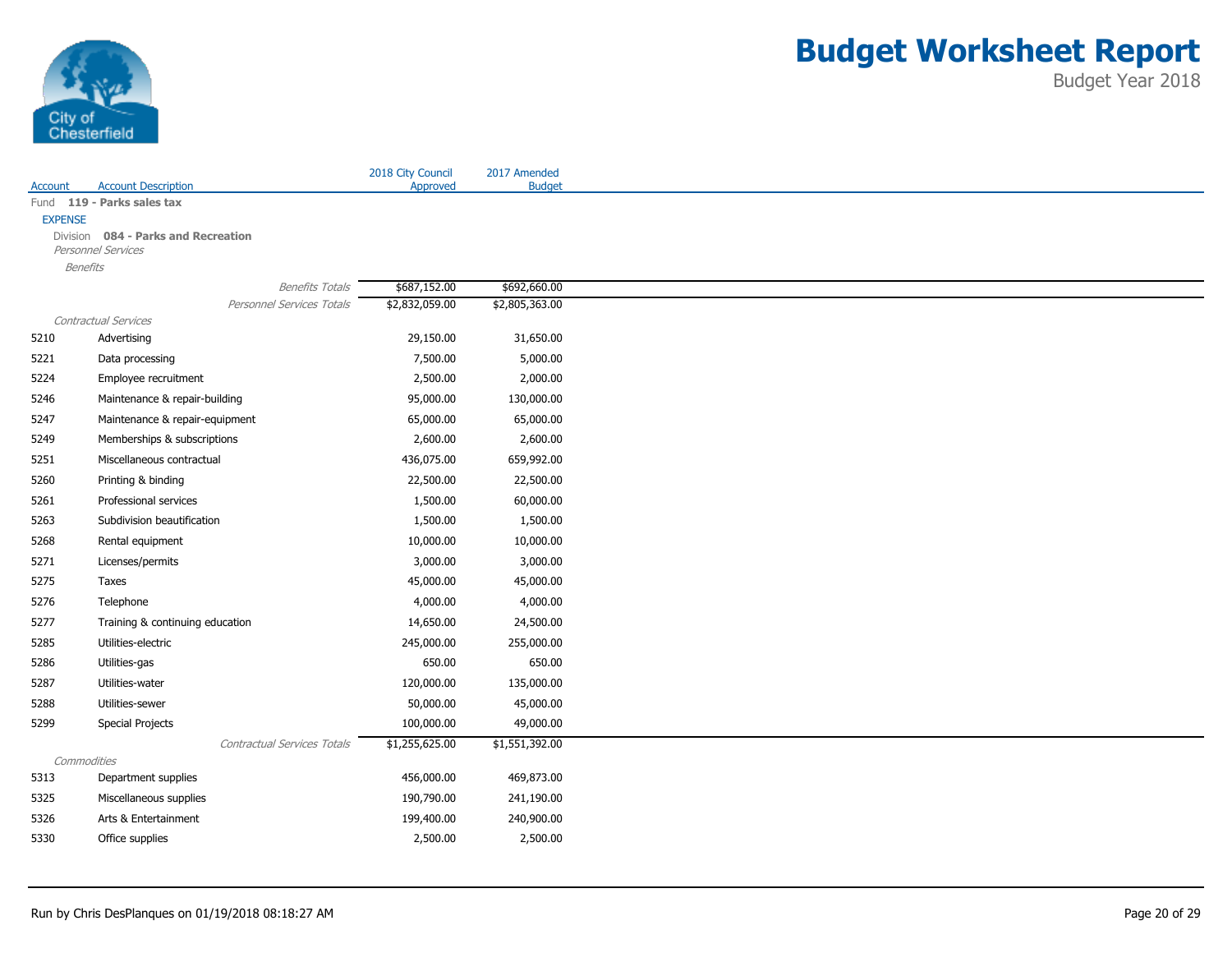

|                |                                                                              | 2018 City Council                | 2017 Amended                     |
|----------------|------------------------------------------------------------------------------|----------------------------------|----------------------------------|
| Account        | <b>Account Description</b>                                                   | Approved                         | <b>Budget</b>                    |
|                | Fund 119 - Parks sales tax                                                   |                                  |                                  |
| <b>EXPENSE</b> | Division 084 - Parks and Recreation                                          |                                  |                                  |
|                | Commodities                                                                  |                                  |                                  |
| 5342           | Tools                                                                        | 8,500.00                         | 8,500.00                         |
| 5343           | Uniforms                                                                     | 21,500.00                        | 21,500.00                        |
|                | <b>Commodities Totals</b>                                                    | \$878,690.00                     | \$984,463.00                     |
|                | Capital Outlay                                                               |                                  |                                  |
| 5440           | Machinery & equipment                                                        | .00.                             | 39,500.00                        |
| 5460           | Automobiles & trucks                                                         | .00                              | 53,500.00                        |
| 5470           | Improvements building & grounds                                              | 27,000.00                        | 152,691.00                       |
| 5480           | Improvements other than building                                             | 21,000.00                        | 78,290.00                        |
| 5498           | Projects                                                                     | .00.                             | 69,772.00                        |
|                | Capital Outlay Totals                                                        | \$48,000.00                      | \$393,753.00                     |
|                | Other finance use and source                                                 |                                  |                                  |
|                | <b>Operating Transfers Out</b>                                               |                                  |                                  |
| 5990           | Operating transfers out                                                      | 3,018,121.00                     | 2,962,479.00                     |
|                | <b>Operating Transfers Out Totals</b>                                        | \$3,018,121.00                   | \$2,962,479.00                   |
|                | Other finance use and source Totals                                          | \$3,018,121.00<br>\$8,032,495.00 | \$2,962,479.00<br>\$8,697,450.00 |
|                | Division 084 - Parks and Recreation Totals<br>Division 087 - CVAC Concession |                                  |                                  |
|                | Personnel Services                                                           |                                  |                                  |
| Salaries       |                                                                              |                                  |                                  |
| 5111           | Salaries regular/full-time                                                   | 135,017.00                       | 137,728.00                       |
| 5112           | Salaries parttime/temporary                                                  | 129,180.00                       | 100,000.00                       |
| 5113           | Salaries overtime                                                            | 1,500.00                         | .00                              |
| 5199           | Personnel Expenditure Budgetary Savings                                      | (8,461.00)                       | (8,461.00)                       |
|                | Salaries Totals                                                              | \$257,236.00                     | \$229,267.00                     |
| Benefits       |                                                                              |                                  |                                  |
| 5120           | Social security                                                              | 20,326.00                        | 18,186.00                        |
| 5122           | Workers compensation                                                         | 9,387.00                         | 8,641.00                         |
| 5124           | Insurance health                                                             | 8,280.00                         | 8,070.00                         |
| 5125           | Insurance life                                                               | 313.00                           | 318.00                           |
| 5126           | Insurance-dental                                                             | 680.00                           | 680.00                           |
| 5127           | Insurance disability                                                         | 354.00                           | 357.00                           |
| 5130           | Retirement program                                                           | 10,921.00                        | 19,018.00                        |
|                |                                                                              |                                  |                                  |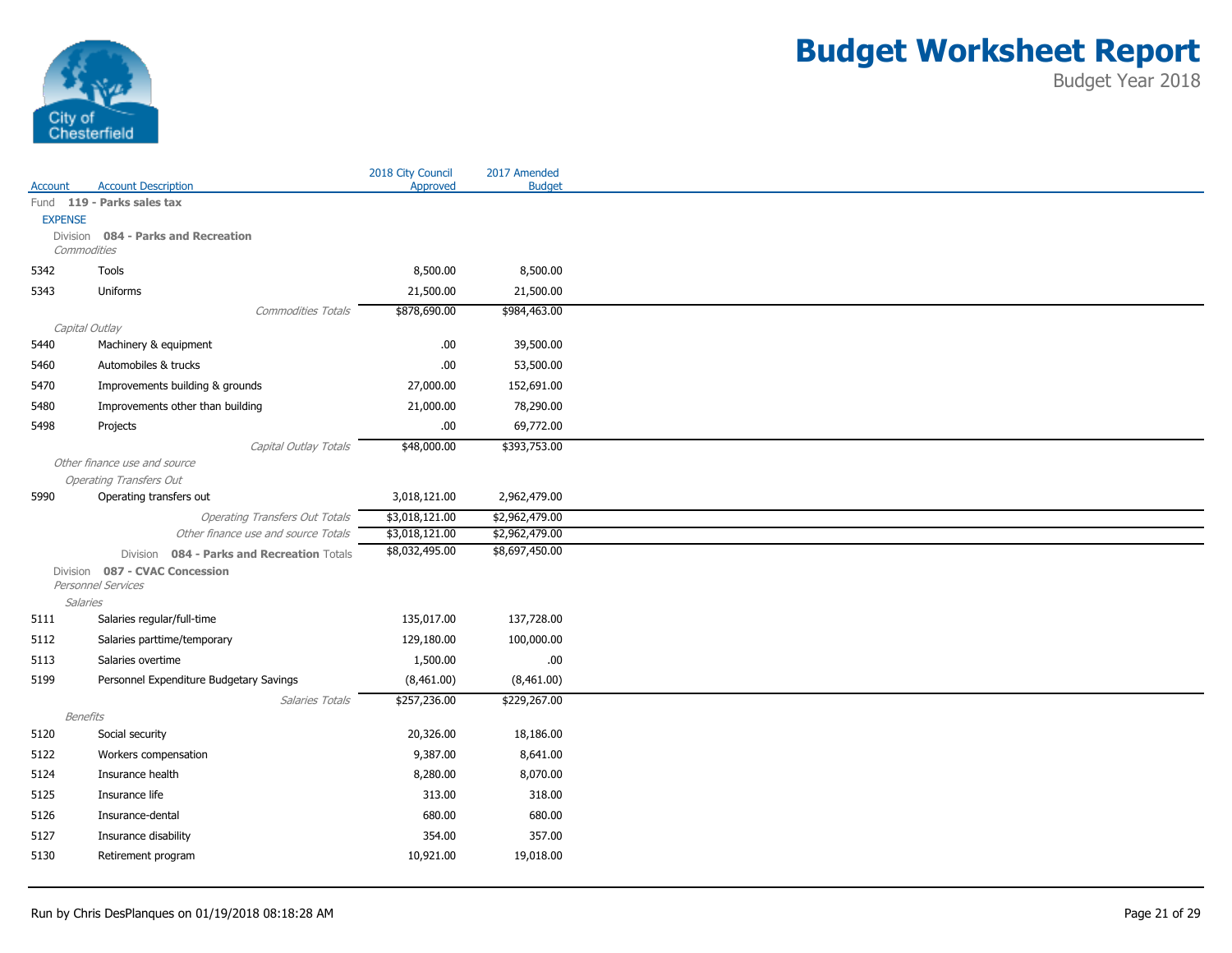

|                |                                                     | 2018 City Council         | 2017 Amended              |
|----------------|-----------------------------------------------------|---------------------------|---------------------------|
| Account        | <b>Account Description</b>                          | Approved                  | <b>Budget</b>             |
|                | Fund 119 - Parks sales tax                          |                           |                           |
| <b>EXPENSE</b> | Division 087 - CVAC Concession                      |                           |                           |
|                | Personnel Services                                  |                           |                           |
|                | <b>Benefits</b>                                     |                           |                           |
|                | <b>Benefits Totals</b>                              | \$50,261.00               | \$55,270.00               |
|                | Personnel Services Totals                           | \$307,497.00              | \$284,537.00              |
|                | Contractual Services                                |                           |                           |
| 5247           | Maintenance & repair-equipment                      | 12,500.00                 | 15,000.00                 |
| 5251           | Miscellaneous contractual                           | 12,500.00                 | 15,000.00                 |
| 5261           | Professional services                               | 1,000.00                  | 1,000.00                  |
| 5271           | Licenses/permits                                    | 5,250.00                  | 5,250.00                  |
|                | <b>Contractual Services Totals</b>                  | \$31,250.00               | \$36,250.00               |
|                | Commodities                                         |                           |                           |
| 5313           | Department supplies                                 | 309,700.00                | 321,000.00                |
| 5343           | Uniforms                                            | 1,500.00                  | 1,750.00                  |
|                | <b>Commodities Totals</b>                           | \$311,200.00              | \$322,750.00              |
|                | Capital Outlay                                      |                           |                           |
| 5440           | Machinery & equipment                               | .00                       | 10,000.00                 |
|                | Capital Outlay Totals                               | \$0.00                    | \$10,000.00               |
|                | Division 087 - CVAC Concession Totals               | \$649,947.00              | \$653,537.00              |
|                | Division 088 - Central Park - Concession            |                           |                           |
|                | <b>Personnel Services</b>                           |                           |                           |
| 5112           | Salaries                                            |                           | 25,000.00                 |
|                | Salaries parttime/temporary                         | 23,400.00                 |                           |
| 5199           | Personnel Expenditure Budgetary Savings             | (5,883.00)                | (5,883.00)                |
|                | Salaries Totals                                     | \$17,517.00               | \$19,117.00               |
| 5120           | <b>Benefits</b><br>Social security                  | 1,790.00                  | 1,913.00                  |
|                |                                                     |                           |                           |
|                | <b>Benefits Totals</b><br>Personnel Services Totals | \$1,790.00<br>\$19,307.00 | \$1,913.00<br>\$21,030.00 |
|                | Contractual Services                                |                           |                           |
| 5247           | Maintenance & repair-equipment                      | 2,100.00                  | 3,000.00                  |
| 5251           | Miscellaneous contractual                           | 3,550.00                  | 5,700.00                  |
| 5271           | Licenses/permits                                    | 200.00                    | 750.00                    |
|                |                                                     |                           |                           |
|                | <b>Contractual Services Totals</b>                  | \$5,850.00                | \$9,450.00                |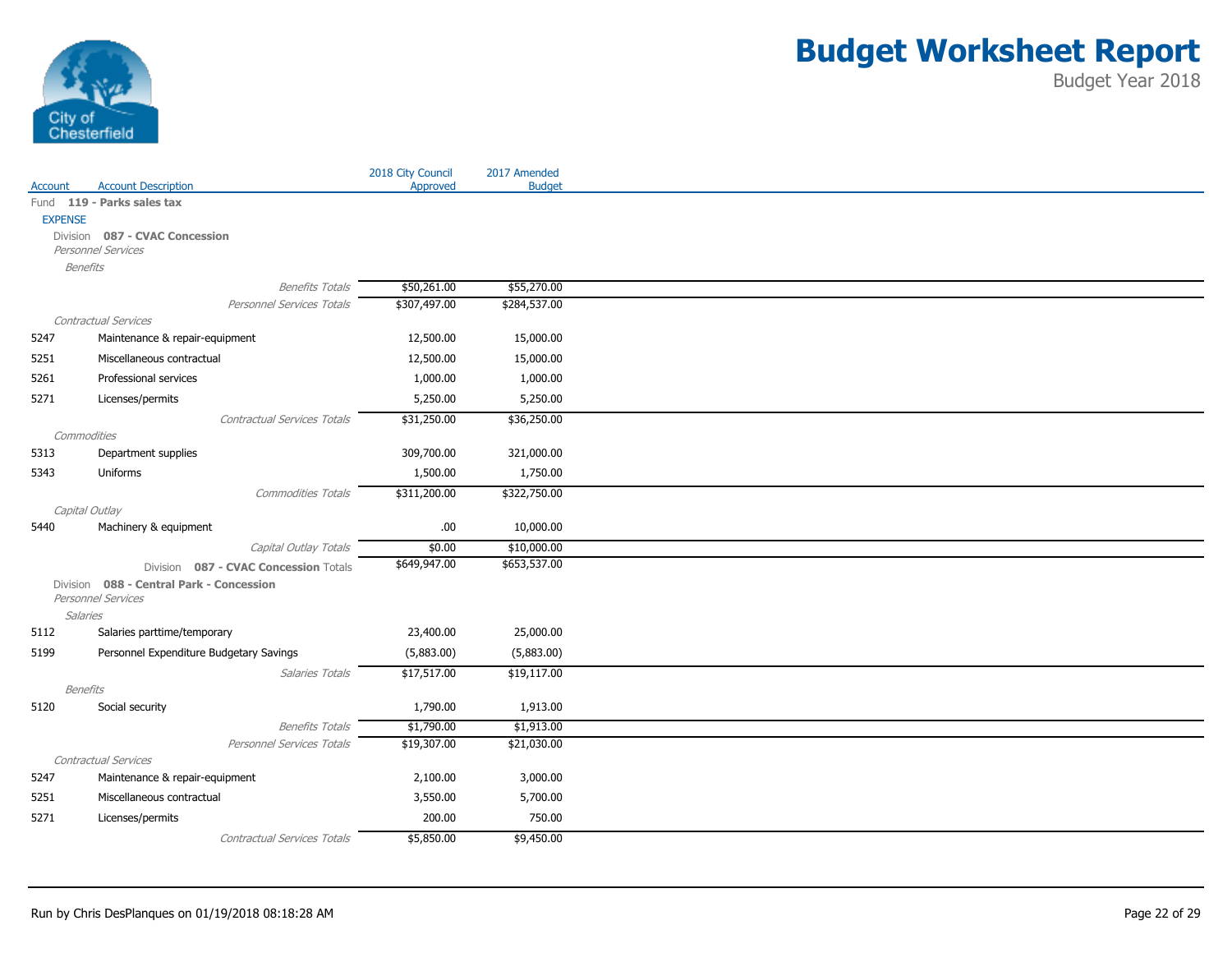

|                 |                                                                 | 2018 City Council | 2017 Amended     |
|-----------------|-----------------------------------------------------------------|-------------------|------------------|
| Account         | <b>Account Description</b>                                      | Approved          | <b>Budget</b>    |
|                 | Fund 119 - Parks sales tax                                      |                   |                  |
| <b>EXPENSE</b>  |                                                                 |                   |                  |
| Commodities     | Division 088 - Central Park - Concession                        |                   |                  |
| 5313            | Department supplies                                             | 21,350.00         | 30,000.00        |
|                 | <b>Commodities Totals</b>                                       | \$21,350.00       | \$30,000.00      |
|                 | Capital Outlay                                                  |                   |                  |
| 5440            | Machinery & equipment                                           | .00.              | 16,000.00        |
|                 | Capital Outlay Totals                                           | \$0.00            | \$16,000.00      |
|                 | 088 - Central Park - Concession Totals<br>Division              | \$46,507.00       | \$76,480.00      |
|                 | <b>EXPENSE TOTALS</b>                                           | \$8,728,949.00    | \$9,427,467.00   |
|                 |                                                                 |                   |                  |
|                 | Fund 119 - Parks sales tax Totals                               |                   |                  |
|                 | <b>REVENUE TOTALS</b>                                           | \$8,907,329.00    | \$9,391,620.00   |
|                 | <b>EXPENSE TOTALS</b>                                           | \$8,728,949.00    | \$9,427,467.00   |
|                 | Fund 119 - Parks sales tax Totals                               | \$178,380.00      | $($ \$35,847.00) |
|                 | Fund 120 - Capital improvement sales tax                        |                   |                  |
| <b>REVENUE</b>  |                                                                 |                   |                  |
|                 | Division 000 - Non departmental                                 |                   |                  |
| 4200            | Municipal Taxes<br>Sales tax                                    | 5,828,897.00      | 6,315,000.00     |
|                 |                                                                 |                   |                  |
|                 | <b>Municipal Taxes Totals</b><br>Miscellaneous                  | \$5,828,897.00    | \$6,315,000.00   |
| 4950            | Miscellaneous                                                   | 962,869.00        | 1,392,880.00     |
|                 |                                                                 |                   |                  |
| 4990            | Operating transfers in                                          | .00.              | 2,821,000.00     |
|                 | Miscellaneous Totals                                            | \$962,869.00      | \$4,213,880.00   |
|                 | Division 000 - Non departmental Totals<br><b>REVENUE TOTALS</b> | \$6,791,766.00    | \$10,528,880.00  |
|                 |                                                                 | \$6,791,766.00    | \$10,528,880.00  |
| <b>EXPENSE</b>  |                                                                 |                   |                  |
|                 | Division 079 - Capital Projects<br>Personnel Services           |                   |                  |
| <b>Salaries</b> |                                                                 |                   |                  |
| 5111            | Salaries regular/full-time                                      | 202,482.00        | 237,765.00       |
| 5112            | Salaries parttime/temporary                                     | .00               | 10,000.00        |
|                 | Salaries Totals                                                 | \$202,482.00      | \$247,765.00     |
| Benefits        |                                                                 |                   |                  |
| 5120            | Social security                                                 | 16,255.00         | 18,954.00        |
| 5122            | Workers compensation                                            | 291.00            | 250.00           |
| 5124            | Insurance health                                                | 24,674.00         | 18,534.00        |
|                 |                                                                 |                   |                  |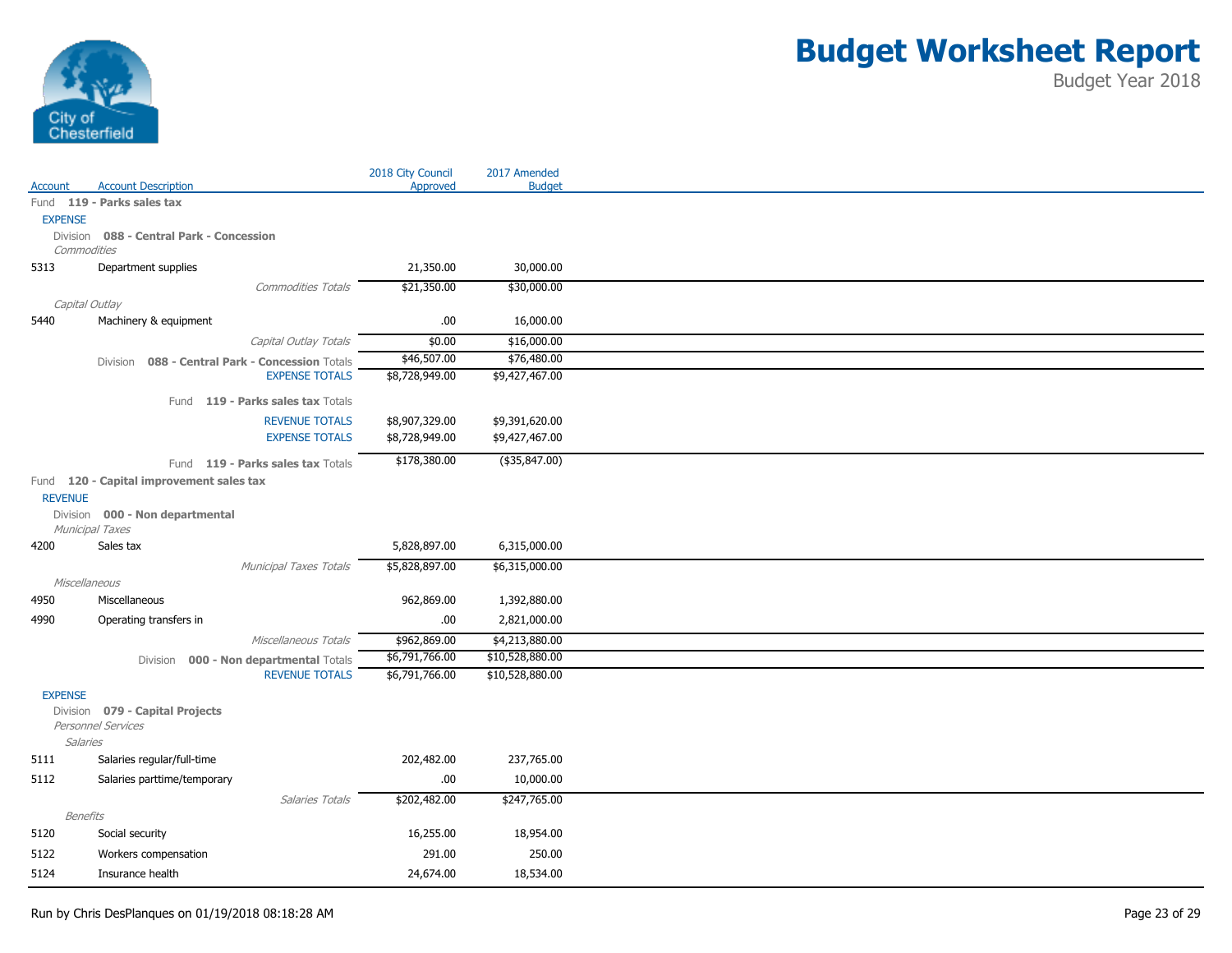

|                 |                                                   | 2018 City Council                | 2017 Amended                       |
|-----------------|---------------------------------------------------|----------------------------------|------------------------------------|
| Account         | <b>Account Description</b>                        | Approved                         | <b>Budget</b>                      |
|                 | Fund 120 - Capital improvement sales tax          |                                  |                                    |
| <b>EXPENSE</b>  | Division 079 - Capital Projects                   |                                  |                                    |
|                 | Personnel Services                                |                                  |                                    |
| <b>Benefits</b> |                                                   |                                  |                                    |
| 5125            | Insurance life                                    | 454.00                           | 548.00                             |
| 5126            | Insurance-dental                                  | 1,425.00                         | 2,025.00                           |
| 5127            | Insurance disability                              | 515.00                           | 605.00                             |
|                 |                                                   |                                  |                                    |
| 5130            | Retirement program                                | 16,199.00                        | 16,715.00                          |
|                 | <b>Benefits Totals</b>                            | \$59,813.00                      | \$57,631.00                        |
|                 | Personnel Services Totals                         | \$262,295.00                     | \$305,396.00                       |
| 5251            | Contractual Services<br>Miscellaneous contractual | 10,000.00                        | 505,747.00                         |
|                 |                                                   |                                  |                                    |
| 5261            | Professional services                             | 390,000.00                       | 408,477.00                         |
|                 | Contractual Services Totals                       | \$400,000.00                     | \$914,224.00                       |
| Capital Outlay  |                                                   |                                  |                                    |
| 5440            | Machinery & equipment                             | .00                              | 130,000.00                         |
| 5460            | Automobiles & trucks                              | 282,000.00                       | 1,346,203.00                       |
| 5470            | Improvements building & grounds                   | .00                              | 3,228,190.00                       |
| 5490            | Street improvements                               | 1,740,000.00                     | 5,373,458.00                       |
| 5495            | Storm sewer improvements                          | .00                              | 20,000.00                          |
| 5497            | Sidewalks improvements                            | 257,000.00                       | 1,671,277.00                       |
|                 | Capital Outlay Totals                             | \$2,279,000.00                   | \$11,769,128.00                    |
|                 | Other finance use and source                      |                                  |                                    |
|                 | <b>Operating Transfers Out</b>                    |                                  |                                    |
| 5990            | Operating transfers out                           | 3,489,515.00                     | 1,889,400.00                       |
|                 | <b>Operating Transfers Out Totals</b>             | \$3,489,515.00                   | \$1,889,400.00                     |
|                 | Other finance use and source Totals               | \$3,489,515.00                   | \$1,889,400.00                     |
|                 | Division 079 - Capital Projects Totals            | \$6,430,810.00                   | \$14,878,148.00                    |
|                 | <b>EXPENSE TOTALS</b>                             | \$6,430,810.00                   | \$14,878,148.00                    |
|                 | Fund 120 - Capital improvement sales tax Totals   |                                  |                                    |
|                 |                                                   |                                  |                                    |
|                 | <b>REVENUE TOTALS</b><br><b>EXPENSE TOTALS</b>    | \$6,791,766.00<br>\$6,430,810.00 | \$10,528,880.00<br>\$14,878,148.00 |
|                 |                                                   |                                  |                                    |
|                 | Fund 120 - Capital improvement sales tax Totals   | \$360,956.00                     | ( \$4,349,268.00)                  |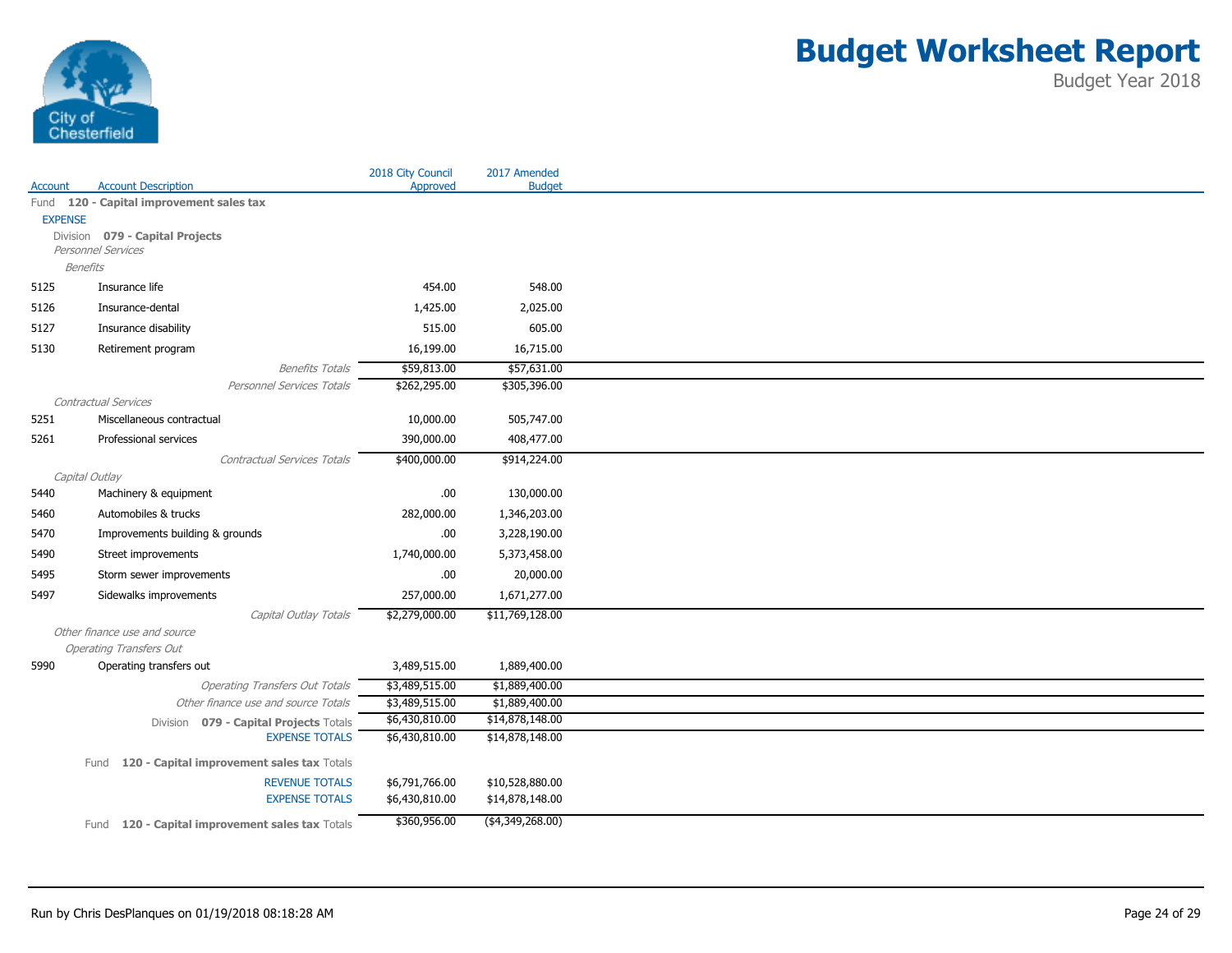

|                |                                                                   | 2018 City Council | 2017 Amended   |
|----------------|-------------------------------------------------------------------|-------------------|----------------|
| Account        | <b>Account Description</b>                                        | Approved          | <b>Budget</b>  |
|                | Fund 400 - Debt service Parks 1998                                |                   |                |
| <b>REVENUE</b> |                                                                   |                   |                |
|                | Division 000 - Non departmental<br>Municipal Taxes                |                   |                |
| 4051           | Property taxes - debt service                                     | 500.00            | 500.00         |
|                | Municipal Taxes Totals                                            | \$500.00          | \$500.00       |
|                | Division 000 - Non departmental Totals                            | \$500.00          | \$500.00       |
|                | <b>REVENUE TOTALS</b>                                             | \$500.00          | \$500.00       |
|                | 400 - Debt service Parks 1998 Totals<br>Fund                      |                   |                |
|                | <b>REVENUE TOTALS</b>                                             | \$500.00          | \$500.00       |
|                |                                                                   |                   |                |
|                | Fund 400 - Debt service Parks 1998 Totals                         | \$500.00          | \$500.00       |
|                | Fund 405 - Debt service R&S I                                     |                   |                |
| <b>REVENUE</b> |                                                                   |                   |                |
|                | Division 000 - Non departmental                                   |                   |                |
| 4990           | Miscellaneous<br>Operating transfers in                           | 1,937,650.00      | 1,889,400.00   |
|                |                                                                   |                   |                |
|                | Miscellaneous Totals                                              | \$1,937,650.00    | \$1,889,400.00 |
|                | Division 000 - Non departmental Totals                            | \$1,937,650.00    | \$1,889,400.00 |
|                | <b>REVENUE TOTALS</b>                                             | \$1,937,650.00    | \$1,889,400.00 |
| <b>EXPENSE</b> |                                                                   |                   |                |
|                | Division 072 - Street Maintenance<br>Other finance use and source |                   |                |
|                | Principal                                                         |                   |                |
| 5600           | Principal payment                                                 | 1,880,000.00      | 1,795,000.00   |
|                | Principal Totals                                                  | \$1,880,000.00    | \$1,795,000.00 |
|                | Interest and Fiscal Charges                                       |                   |                |
| 5601           | Interest expense                                                  | 57,300.00         | 94,050.00      |
| 5602           | Trustee/Agent Fees                                                | 350.00            | 350.00         |
|                | Interest and Fiscal Charges Totals                                | \$57,650.00       | \$94,400.00    |
|                | Other finance use and source Totals                               | \$1,937,650.00    | \$1,889,400.00 |
|                | 072 - Street Maintenance Totals<br>Division                       | \$1,937,650.00    | \$1,889,400.00 |
|                | <b>EXPENSE TOTALS</b>                                             | \$1,937,650.00    | \$1,889,400.00 |
|                |                                                                   |                   |                |
|                | Fund 405 - Debt service R&S I Totals                              |                   |                |
|                | <b>REVENUE TOTALS</b>                                             | \$1,937,650.00    | \$1,889,400.00 |
|                | <b>EXPENSE TOTALS</b>                                             | \$1,937,650.00    | \$1,889,400.00 |
|                | Fund 405 - Debt service R&S I Totals                              | \$0.00            | \$0.00         |
|                |                                                                   |                   |                |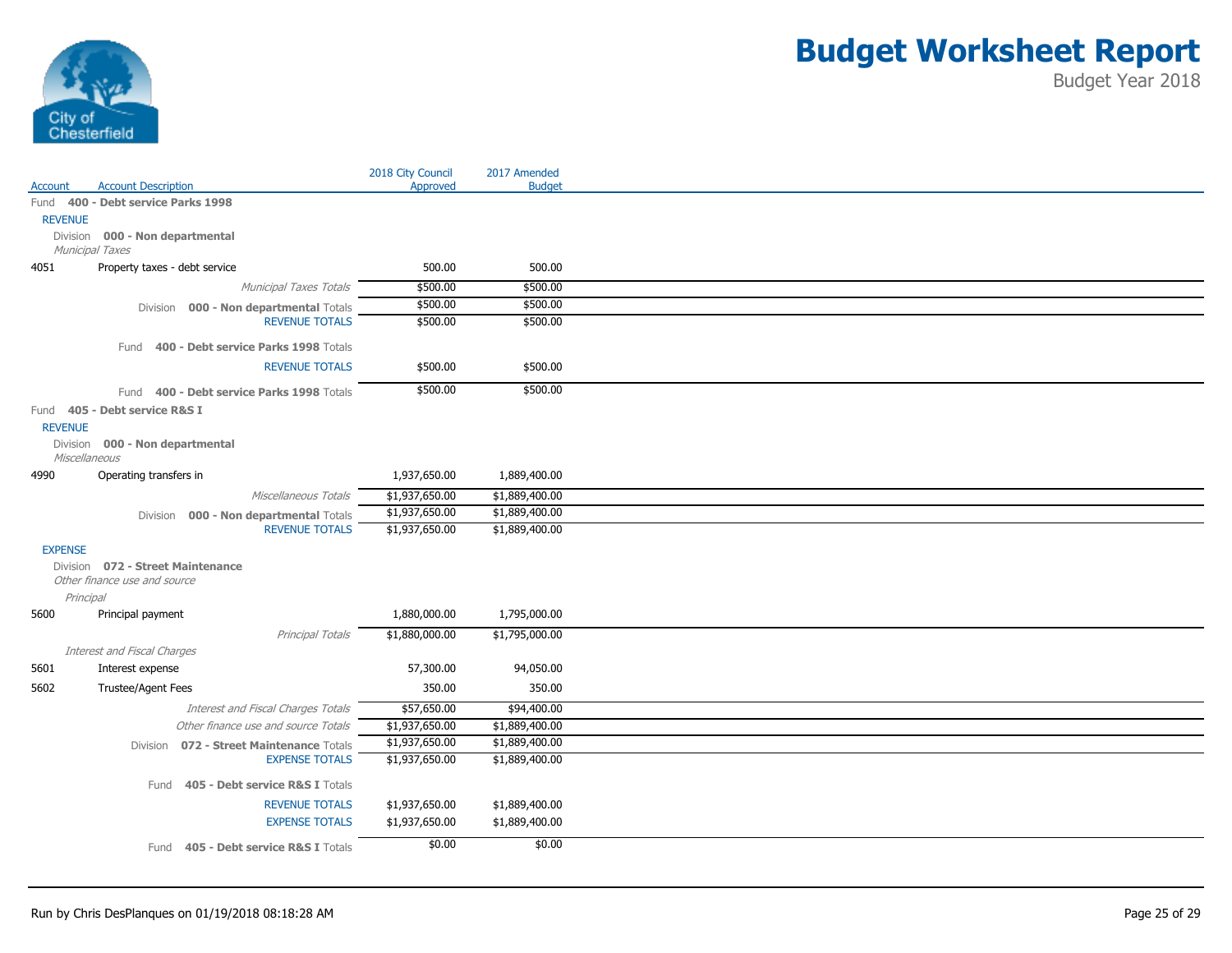

|                |                                                                     | 2018 City Council | 2017 Amended   |  |
|----------------|---------------------------------------------------------------------|-------------------|----------------|--|
| Account        | <b>Account Description</b>                                          | Approved          | <b>Budget</b>  |  |
|                | Fund 420 - COPs 2004 City Hall                                      |                   |                |  |
| <b>REVENUE</b> |                                                                     |                   |                |  |
|                | Division 000 - Non departmental                                     |                   |                |  |
| 4990           | Miscellaneous<br>Operating transfers in                             | 2,214,110.00      | 1,575,963.00   |  |
|                |                                                                     |                   |                |  |
|                | Miscellaneous Totals                                                | \$2,214,110.00    | \$1,575,963.00 |  |
|                | Division 000 - Non departmental Totals                              | \$2,214,110.00    | \$1,575,963.00 |  |
|                | <b>REVENUE TOTALS</b>                                               | \$2,214,110.00    | \$1,575,963.00 |  |
| <b>EXPENSE</b> |                                                                     |                   |                |  |
|                | Division 036 - Central Services                                     |                   |                |  |
|                | Other finance use and source                                        |                   |                |  |
|                | Principal                                                           |                   |                |  |
| 5600           | Principal payment                                                   | 1,300,000.00      | 1,210,000.00   |  |
|                | Principal Totals                                                    | \$1,300,000.00    | \$1,210,000.00 |  |
|                | <b>Interest and Fiscal Charges</b>                                  |                   |                |  |
| 5601           | Interest expense                                                    | 297,500.00        | 361,763.00     |  |
| 5602           | <b>Trustee/Agent Fees</b>                                           | 4,200.00          | 4,200.00       |  |
|                | Interest and Fiscal Charges Totals                                  | \$301,700.00      | \$365,963.00   |  |
|                | Other finance use and source Totals                                 | \$1,601,700.00    | \$1,575,963.00 |  |
|                | Division 036 - Central Services Totals                              | \$1,601,700.00    | \$1,575,963.00 |  |
|                | <b>EXPENSE TOTALS</b>                                               | \$1,601,700.00    | \$1,575,963.00 |  |
|                | 420 - COPs 2004 City Hall Totals<br>Fund                            |                   |                |  |
|                | <b>REVENUE TOTALS</b>                                               | \$2,214,110.00    | \$1,575,963.00 |  |
|                | <b>EXPENSE TOTALS</b>                                               | \$1,601,700.00    | \$1,575,963.00 |  |
|                |                                                                     | \$612,410.00      | \$0.00         |  |
|                | Fund 420 - COPs 2004 City Hall Totals<br>Fund 422 - COPs 2005 Parks |                   |                |  |
|                |                                                                     |                   |                |  |
| <b>REVENUE</b> |                                                                     |                   |                |  |
|                | Division 000 - Non departmental<br>Investment Income                |                   |                |  |
| 4901           | Interest on investments                                             | .00               | 5.00           |  |
|                | Investment Income Totals                                            | \$0.00            | \$5.00         |  |
|                | Miscellaneous                                                       |                   |                |  |
| 4990           | Operating transfers in                                              | 2,092,076.00      | 2,032,276.00   |  |
|                | Miscellaneous Totals                                                | \$2,092,076.00    | \$2,032,276.00 |  |
|                | Division 000 - Non departmental Totals                              | \$2,092,076.00    | \$2,032,281.00 |  |
|                | <b>REVENUE TOTALS</b>                                               | \$2,092,076.00    | \$2,032,281.00 |  |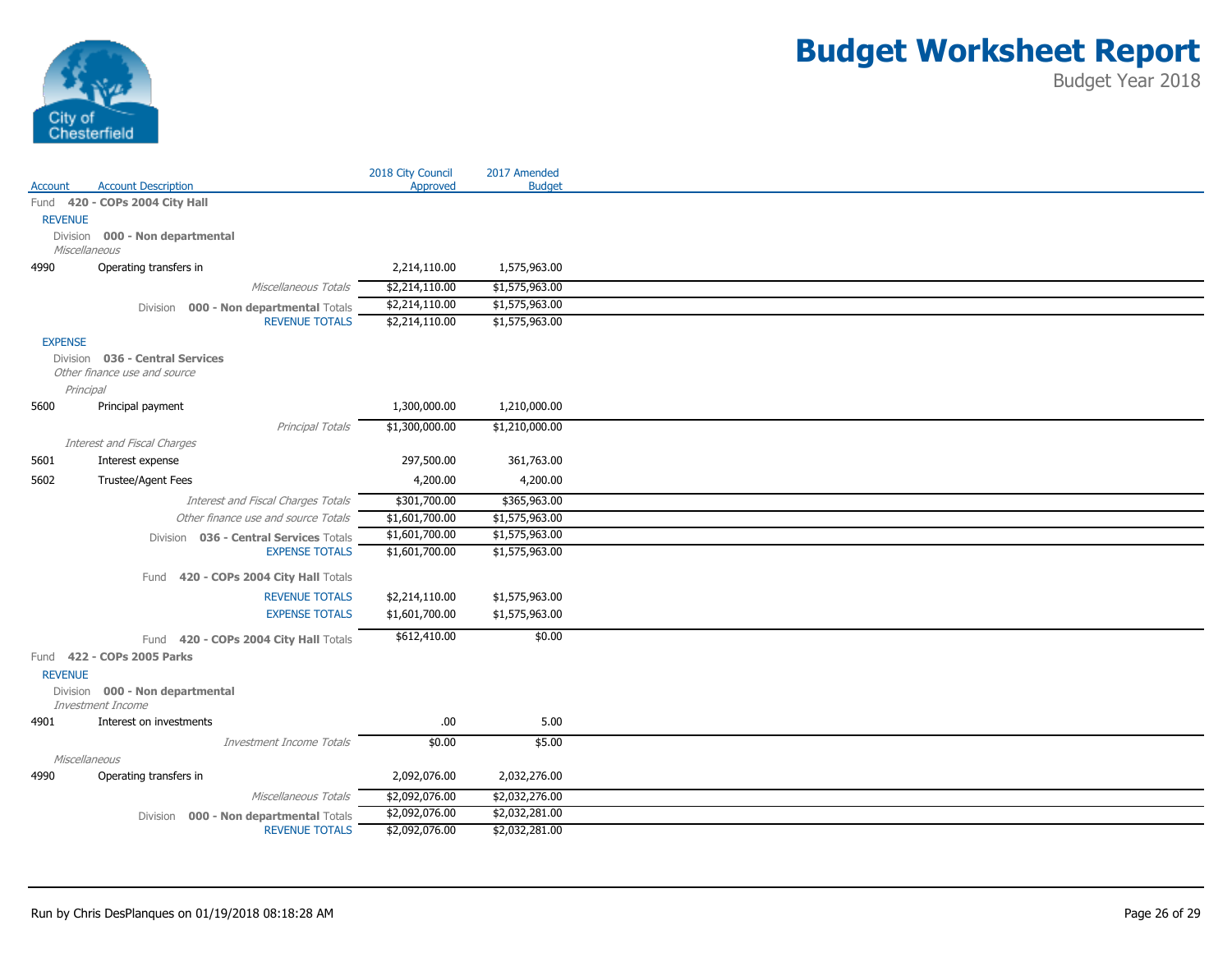

|                            |                                                                                                                                                                                                                                                                                                                                                                                                | 2018 City Council                                                                                                                                                                                                                                                                                                                                                                    | 2017 Amended                                                                                                                                                                                                 |
|----------------------------|------------------------------------------------------------------------------------------------------------------------------------------------------------------------------------------------------------------------------------------------------------------------------------------------------------------------------------------------------------------------------------------------|--------------------------------------------------------------------------------------------------------------------------------------------------------------------------------------------------------------------------------------------------------------------------------------------------------------------------------------------------------------------------------------|--------------------------------------------------------------------------------------------------------------------------------------------------------------------------------------------------------------|
| <b>Account Description</b> |                                                                                                                                                                                                                                                                                                                                                                                                |                                                                                                                                                                                                                                                                                                                                                                                      | <b>Budget</b>                                                                                                                                                                                                |
|                            |                                                                                                                                                                                                                                                                                                                                                                                                |                                                                                                                                                                                                                                                                                                                                                                                      |                                                                                                                                                                                                              |
|                            |                                                                                                                                                                                                                                                                                                                                                                                                |                                                                                                                                                                                                                                                                                                                                                                                      |                                                                                                                                                                                                              |
|                            |                                                                                                                                                                                                                                                                                                                                                                                                |                                                                                                                                                                                                                                                                                                                                                                                      |                                                                                                                                                                                                              |
|                            |                                                                                                                                                                                                                                                                                                                                                                                                |                                                                                                                                                                                                                                                                                                                                                                                      |                                                                                                                                                                                                              |
|                            |                                                                                                                                                                                                                                                                                                                                                                                                |                                                                                                                                                                                                                                                                                                                                                                                      | 1,340,000.00                                                                                                                                                                                                 |
|                            |                                                                                                                                                                                                                                                                                                                                                                                                |                                                                                                                                                                                                                                                                                                                                                                                      |                                                                                                                                                                                                              |
|                            |                                                                                                                                                                                                                                                                                                                                                                                                |                                                                                                                                                                                                                                                                                                                                                                                      | \$1,340,000.00                                                                                                                                                                                               |
|                            |                                                                                                                                                                                                                                                                                                                                                                                                |                                                                                                                                                                                                                                                                                                                                                                                      | 689,776.00                                                                                                                                                                                                   |
|                            |                                                                                                                                                                                                                                                                                                                                                                                                |                                                                                                                                                                                                                                                                                                                                                                                      | 2,500.00                                                                                                                                                                                                     |
|                            |                                                                                                                                                                                                                                                                                                                                                                                                |                                                                                                                                                                                                                                                                                                                                                                                      |                                                                                                                                                                                                              |
|                            |                                                                                                                                                                                                                                                                                                                                                                                                |                                                                                                                                                                                                                                                                                                                                                                                      | \$692,276.00                                                                                                                                                                                                 |
|                            |                                                                                                                                                                                                                                                                                                                                                                                                |                                                                                                                                                                                                                                                                                                                                                                                      | \$2,032,276.00                                                                                                                                                                                               |
|                            |                                                                                                                                                                                                                                                                                                                                                                                                |                                                                                                                                                                                                                                                                                                                                                                                      | \$2,032,276.00<br>\$2,032,276.00                                                                                                                                                                             |
|                            |                                                                                                                                                                                                                                                                                                                                                                                                |                                                                                                                                                                                                                                                                                                                                                                                      |                                                                                                                                                                                                              |
|                            |                                                                                                                                                                                                                                                                                                                                                                                                |                                                                                                                                                                                                                                                                                                                                                                                      |                                                                                                                                                                                                              |
|                            | <b>REVENUE TOTALS</b>                                                                                                                                                                                                                                                                                                                                                                          | \$2,092,076.00                                                                                                                                                                                                                                                                                                                                                                       | \$2,032,281.00                                                                                                                                                                                               |
|                            | <b>EXPENSE TOTALS</b>                                                                                                                                                                                                                                                                                                                                                                          | \$2,092,076.00                                                                                                                                                                                                                                                                                                                                                                       | \$2,032,276.00                                                                                                                                                                                               |
|                            |                                                                                                                                                                                                                                                                                                                                                                                                | \$0.00                                                                                                                                                                                                                                                                                                                                                                               | \$5.00                                                                                                                                                                                                       |
|                            |                                                                                                                                                                                                                                                                                                                                                                                                |                                                                                                                                                                                                                                                                                                                                                                                      |                                                                                                                                                                                                              |
|                            |                                                                                                                                                                                                                                                                                                                                                                                                |                                                                                                                                                                                                                                                                                                                                                                                      |                                                                                                                                                                                                              |
|                            |                                                                                                                                                                                                                                                                                                                                                                                                |                                                                                                                                                                                                                                                                                                                                                                                      |                                                                                                                                                                                                              |
|                            |                                                                                                                                                                                                                                                                                                                                                                                                |                                                                                                                                                                                                                                                                                                                                                                                      |                                                                                                                                                                                                              |
| Operating transfers in     |                                                                                                                                                                                                                                                                                                                                                                                                | 347,495.00                                                                                                                                                                                                                                                                                                                                                                           | 349,653.00                                                                                                                                                                                                   |
|                            | Miscellaneous Totals                                                                                                                                                                                                                                                                                                                                                                           |                                                                                                                                                                                                                                                                                                                                                                                      | \$349,653.00                                                                                                                                                                                                 |
|                            |                                                                                                                                                                                                                                                                                                                                                                                                |                                                                                                                                                                                                                                                                                                                                                                                      | \$349,653.00                                                                                                                                                                                                 |
|                            | <b>REVENUE TOTALS</b>                                                                                                                                                                                                                                                                                                                                                                          | \$347,495.00                                                                                                                                                                                                                                                                                                                                                                         | \$349,653.00                                                                                                                                                                                                 |
|                            |                                                                                                                                                                                                                                                                                                                                                                                                |                                                                                                                                                                                                                                                                                                                                                                                      |                                                                                                                                                                                                              |
|                            |                                                                                                                                                                                                                                                                                                                                                                                                |                                                                                                                                                                                                                                                                                                                                                                                      |                                                                                                                                                                                                              |
|                            |                                                                                                                                                                                                                                                                                                                                                                                                |                                                                                                                                                                                                                                                                                                                                                                                      |                                                                                                                                                                                                              |
|                            |                                                                                                                                                                                                                                                                                                                                                                                                |                                                                                                                                                                                                                                                                                                                                                                                      |                                                                                                                                                                                                              |
| Principal payment          |                                                                                                                                                                                                                                                                                                                                                                                                | 260,000.00                                                                                                                                                                                                                                                                                                                                                                           | 255,000.00                                                                                                                                                                                                   |
|                            | Principal Totals                                                                                                                                                                                                                                                                                                                                                                               | \$260,000.00                                                                                                                                                                                                                                                                                                                                                                         | \$255,000.00                                                                                                                                                                                                 |
|                            |                                                                                                                                                                                                                                                                                                                                                                                                |                                                                                                                                                                                                                                                                                                                                                                                      |                                                                                                                                                                                                              |
| Interest expense           |                                                                                                                                                                                                                                                                                                                                                                                                | 83,495.00                                                                                                                                                                                                                                                                                                                                                                            | 92,803.00                                                                                                                                                                                                    |
|                            |                                                                                                                                                                                                                                                                                                                                                                                                |                                                                                                                                                                                                                                                                                                                                                                                      | 1,850.00                                                                                                                                                                                                     |
|                            |                                                                                                                                                                                                                                                                                                                                                                                                |                                                                                                                                                                                                                                                                                                                                                                                      |                                                                                                                                                                                                              |
|                            |                                                                                                                                                                                                                                                                                                                                                                                                |                                                                                                                                                                                                                                                                                                                                                                                      |                                                                                                                                                                                                              |
|                            | Interest and Fiscal Charges Totals<br>Other finance use and source Totals                                                                                                                                                                                                                                                                                                                      | \$87,495.00<br>\$347,495.00                                                                                                                                                                                                                                                                                                                                                          | \$94,653.00<br>\$349,653.00                                                                                                                                                                                  |
|                            | Fund 422 - COPs 2005 Parks<br><b>EXPENSE</b><br>Other finance use and source<br>Principal<br>Principal payment<br>Interest and Fiscal Charges<br>Interest expense<br>Trustee/Agent Fees<br><b>REVENUE</b><br>Division 000 - Non departmental<br>Miscellaneous<br><b>EXPENSE</b><br>Division 079 - Capital Projects<br>Other finance use and source<br>Principal<br>Interest and Fiscal Charges | Division 084 - Parks and Recreation<br>Principal Totals<br><b>Interest and Fiscal Charges Totals</b><br>Other finance use and source Totals<br>Division 084 - Parks and Recreation Totals<br><b>EXPENSE TOTALS</b><br>Fund 422 - COPs 2005 Parks Totals<br>Fund 422 - COPs 2005 Parks Totals<br>Fund 424 - 2008 Parks Phase II Certificate<br>Division 000 - Non departmental Totals | Approved<br>1,440,000.00<br>\$1,440,000.00<br>649,576.00<br>2,500.00<br>\$652,076.00<br>\$2,092,076.00<br>\$2,092,076.00<br>\$2,092,076.00<br>\$347,495.00<br>\$347,495.00<br>4,000.00<br>Trustee/Agent Fees |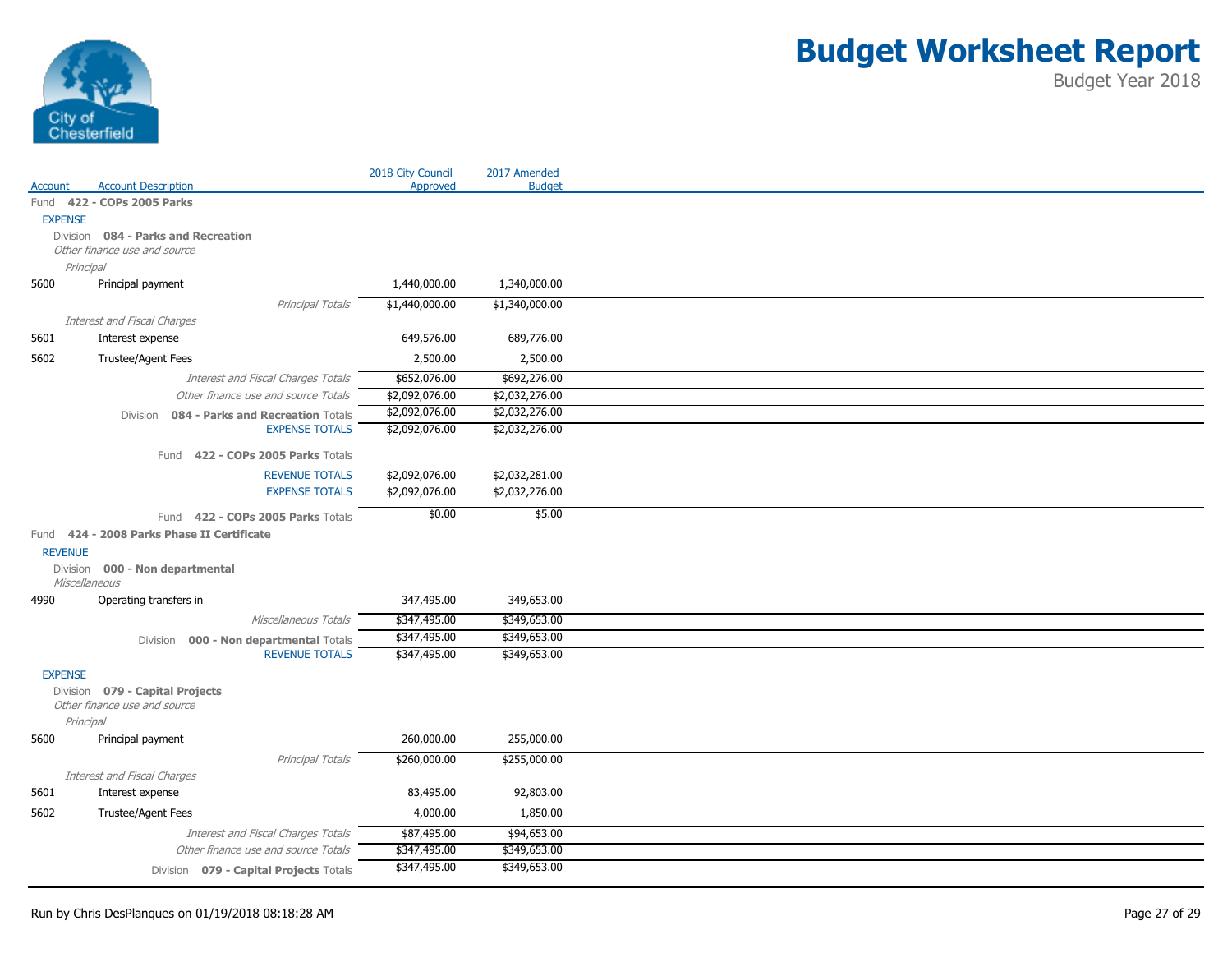

|         |                                                                 | 2018 City Council                | 2017 Amended                 |
|---------|-----------------------------------------------------------------|----------------------------------|------------------------------|
| Account | <b>Account Description</b>                                      | Approved                         | <b>Budget</b>                |
|         | Fund 424 - 2008 Parks Phase II Certificate                      |                                  |                              |
|         | <b>EXPENSE TOTALS</b>                                           | \$347,495.00                     | \$349,653.00                 |
|         | 424 - 2008 Parks Phase II Certificate Totals<br>Fund            |                                  |                              |
|         | <b>REVENUE TOTALS</b>                                           | \$347,495.00                     | \$349,653.00                 |
|         | <b>EXPENSE TOTALS</b>                                           | \$347,495.00                     | \$349,653.00                 |
|         | Fund 424 - 2008 Parks Phase II Certificate Totals               | \$0.00                           | \$0.00                       |
|         | Fund 428 - COPS 2014                                            |                                  |                              |
|         |                                                                 |                                  |                              |
|         | <b>REVENUE</b>                                                  |                                  |                              |
|         | Division 000 - Non departmental<br>Investment Income            |                                  |                              |
| 4901    | Interest on investments                                         | .00.                             | 1.00                         |
|         | Investment Income Totals                                        | \$0.00                           | \$1.00                       |
|         | Miscellaneous                                                   |                                  |                              |
| 4990    | Operating transfers in                                          | 1,466,140.00                     | 580,550.00                   |
|         |                                                                 |                                  |                              |
|         | Miscellaneous Totals                                            | \$1,466,140.00<br>\$1,466,140.00 | \$580,550.00<br>\$580,551.00 |
|         | Division 000 - Non departmental Totals<br><b>REVENUE TOTALS</b> | \$1,466,140.00                   | \$580,551.00                 |
|         |                                                                 |                                  |                              |
|         | <b>EXPENSE</b>                                                  |                                  |                              |
|         | Division 079 - Capital Projects<br>Other finance use and source |                                  |                              |
|         | Principal                                                       |                                  |                              |
| 5600    | Principal payment                                               | 355,000.00                       | 350,000.00                   |
|         | Principal Totals                                                | \$355,000.00                     | \$350,000.00                 |
|         | Interest and Fiscal Charges                                     |                                  |                              |
| 5601    | Interest expense                                                | 220,050.00                       | 227,050.00                   |
|         |                                                                 |                                  |                              |
| 5602    | Trustee/Agent Fees                                              | 3,500.00                         | 3,500.00                     |
|         | Interest and Fiscal Charges Totals                              | \$223,550.00                     | \$230,550.00                 |
|         | Other finance use and source Totals                             | \$578,550.00                     | \$580,550.00                 |
|         | Division 079 - Capital Projects Totals                          | \$578,550.00                     | \$580,550.00                 |
|         | <b>EXPENSE TOTALS</b>                                           | \$578,550.00                     | \$580,550.00                 |
|         | 428 - COPS 2014 Totals<br>Fund                                  |                                  |                              |
|         | <b>REVENUE TOTALS</b>                                           | \$1,466,140.00                   | \$580,551.00                 |
|         | <b>EXPENSE TOTALS</b>                                           | \$578,550.00                     | \$580,550.00                 |
|         |                                                                 | \$887,590.00                     | \$1.00                       |
|         | 428 - COPS 2014 Totals<br>Fund                                  |                                  |                              |
|         | Net Grand Totals                                                |                                  |                              |
|         | <b>REVENUE GRAND TOTALS</b>                                     | \$49,784,409.00                  | \$49,048,662.00              |
|         | <b>EXPENSE GRAND TOTALS</b>                                     | \$46,916,296.00                  | \$57,333,695.00              |
|         |                                                                 |                                  |                              |